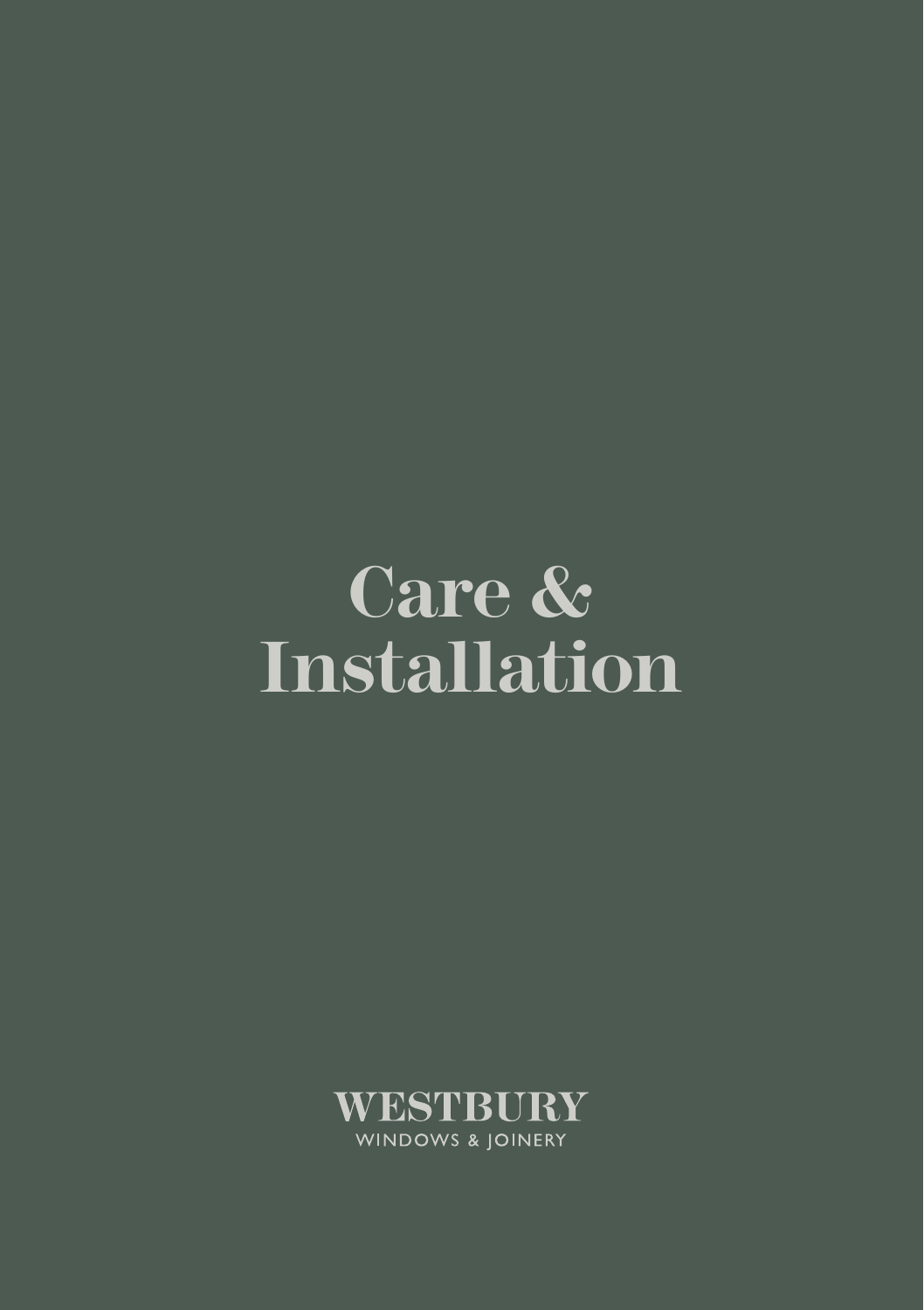### **Thank you for purchasing Westbury products.**

in closely controlled factory conditions to exacting standards and need to be stored, installed and maintained with care.

This manual has been put together to ensure the customer has the correct instructions, it is essential these are followed with precision. Failure to do so may invalidate the customers

home owner after site use.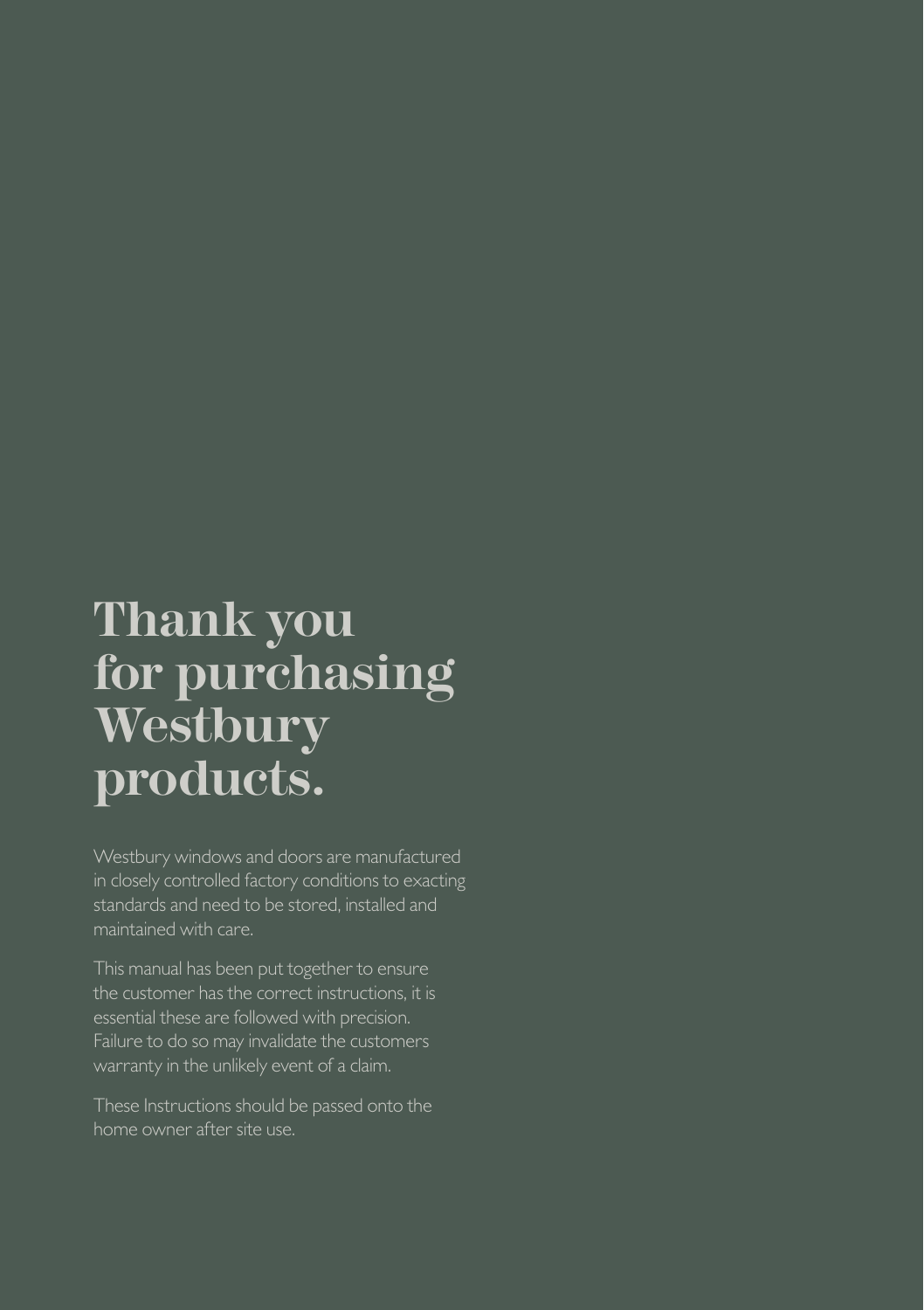| $\overline{0}$  | <b>PRODUCT CARE</b><br>Handling product<br>Ventilation<br>After installation<br>Cleaning care                                                                                                                                 | p2<br>p3<br>p4<br>$p\overline{4}$<br>p4                                    |
|-----------------|-------------------------------------------------------------------------------------------------------------------------------------------------------------------------------------------------------------------------------|----------------------------------------------------------------------------|
| 02 <sub>2</sub> | <b>SASH WINDOWS</b><br>Installation<br>Balance mechanism<br>Deliveries with sashes factory fitted<br>Deliveres with sashes separate<br>Trouble shooting<br>Balance maintenance                                                | p6<br>p7<br>p9<br>p10<br>pll<br>p  <br>p                                   |
| 03              | <b>CASEMENTS AND DOORSETS</b><br>Installation<br>Hinge system<br>Casement operation<br>Dooreset operation<br>Maintenance of operation<br>Folding door installation<br>Folding door adjustment<br>Maintenance of folding doors | p12<br>p13<br>$\overline{p}$  4<br>p 4<br>p 4<br>pi 5<br>p15<br>p16<br>p16 |
| 04              | <b>SURFACE COATINGS</b><br>Types<br>Maintenance inspection<br>Re-coating<br>Glazing                                                                                                                                           | p 8<br>p19<br>p/9<br>p20<br>p21                                            |
| 05              | <b>PRODUCT WARRANTY</b>                                                                                                                                                                                                       | p22                                                                        |
| 06              | <b>COSHH</b>                                                                                                                                                                                                                  | p26                                                                        |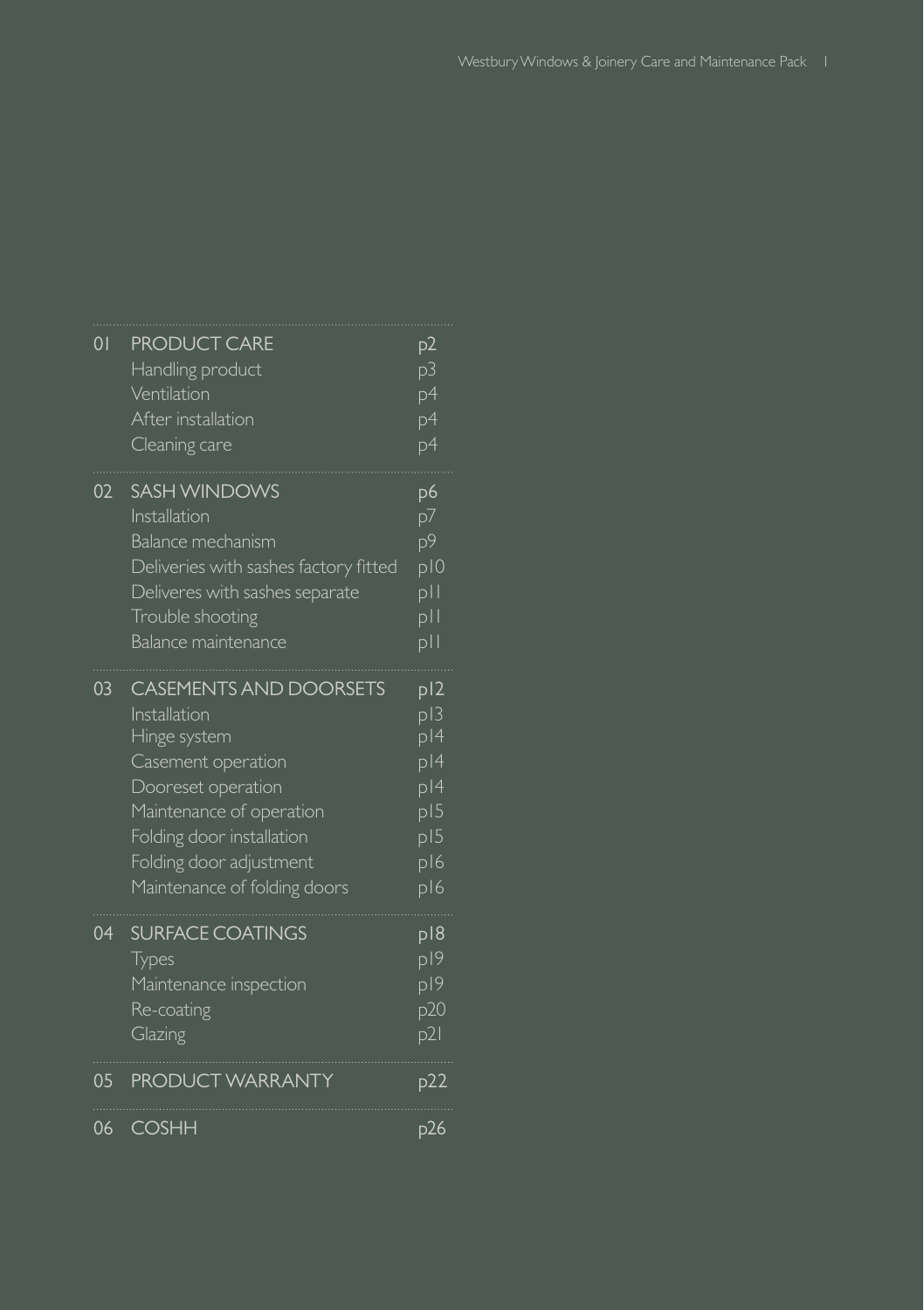### **01 Product care**

To keep your windows and doors looking their best, minimal maintenance is required. We recommend some basic maintenance steps.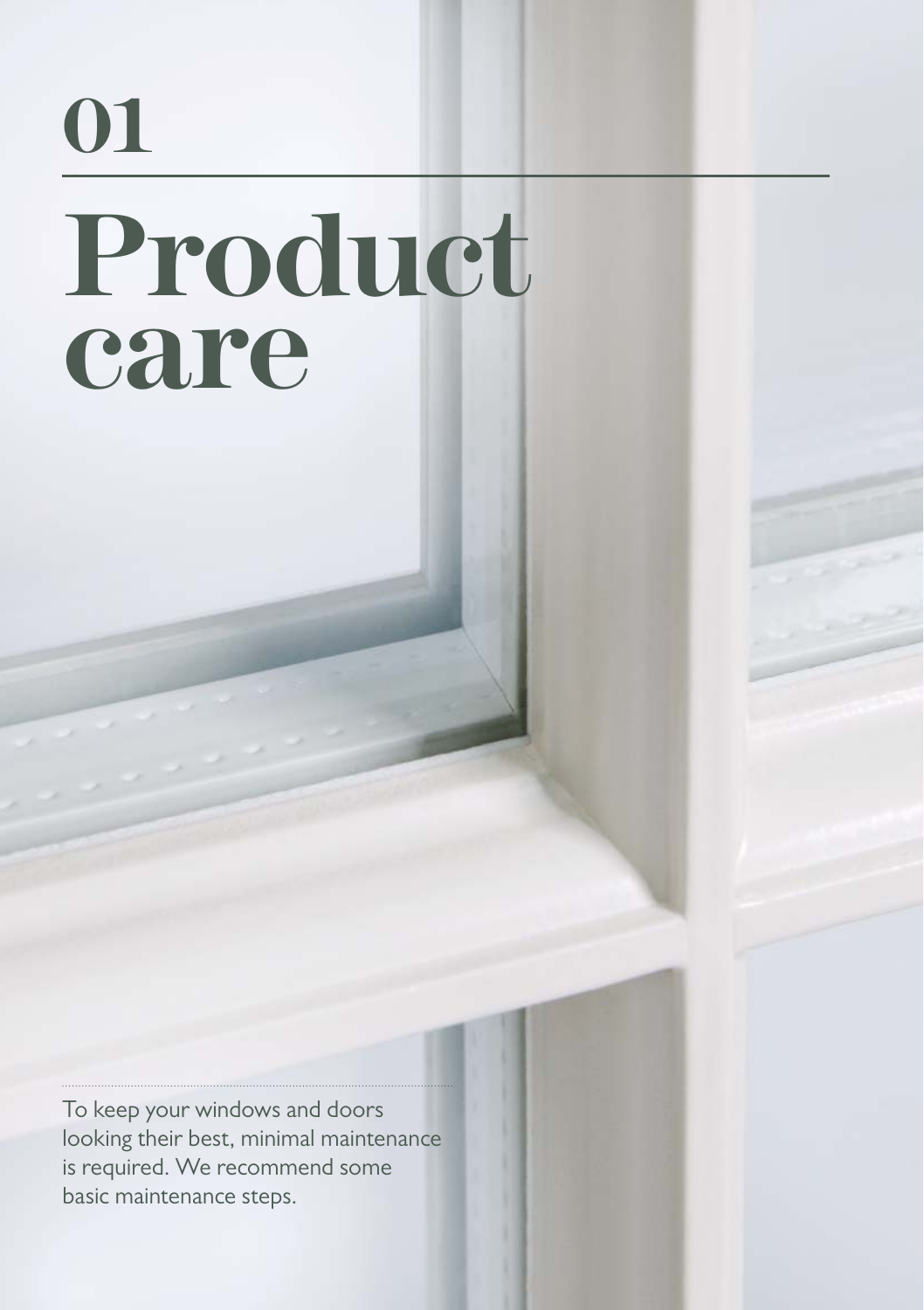#### 01.1 HANDLING PRODUCT

Storing, unloading and handling the goods are within the customer's obligation. Delivery documents are stated with the product weights as a guide only to assist managing the correct procedures. Safe lifting of products and suitable personal protective clothing is the customer's responsibility. Our commitment is limited to delivering the goods in a suitable condition to where we consider a safe, hard space nearest to the delivery address.

#### CHECKING

On delivery of units please make sure they are in good condition and exactly match your order. Contact Westbury immediately in the event of any faults or defects.

#### STOR AGE

- Store in a clear, dry area where goods will not become damaged
- Do not store in areas recently plastered or have moisture in the air
- Ventilation is required on goods intended to be stored for a period exceeding two months. Such products need to be unwrapped individually
- Keep covered to protect from dust and dirt must not be wrapped for more than two days
- Do not store in complete darkness for excessive periods as it may discolour white paintwork
- Should not be exposed to excessive heat or strong sunlight for periods of time
- Windows and door sets need to be stacked vertically on bearers to ensure stability. The surface coatings and glaze systems are designed for vertical, drained or angled surfaces
- Use appropriate space in between products to allow air circulation and to protect ironmongery & fittings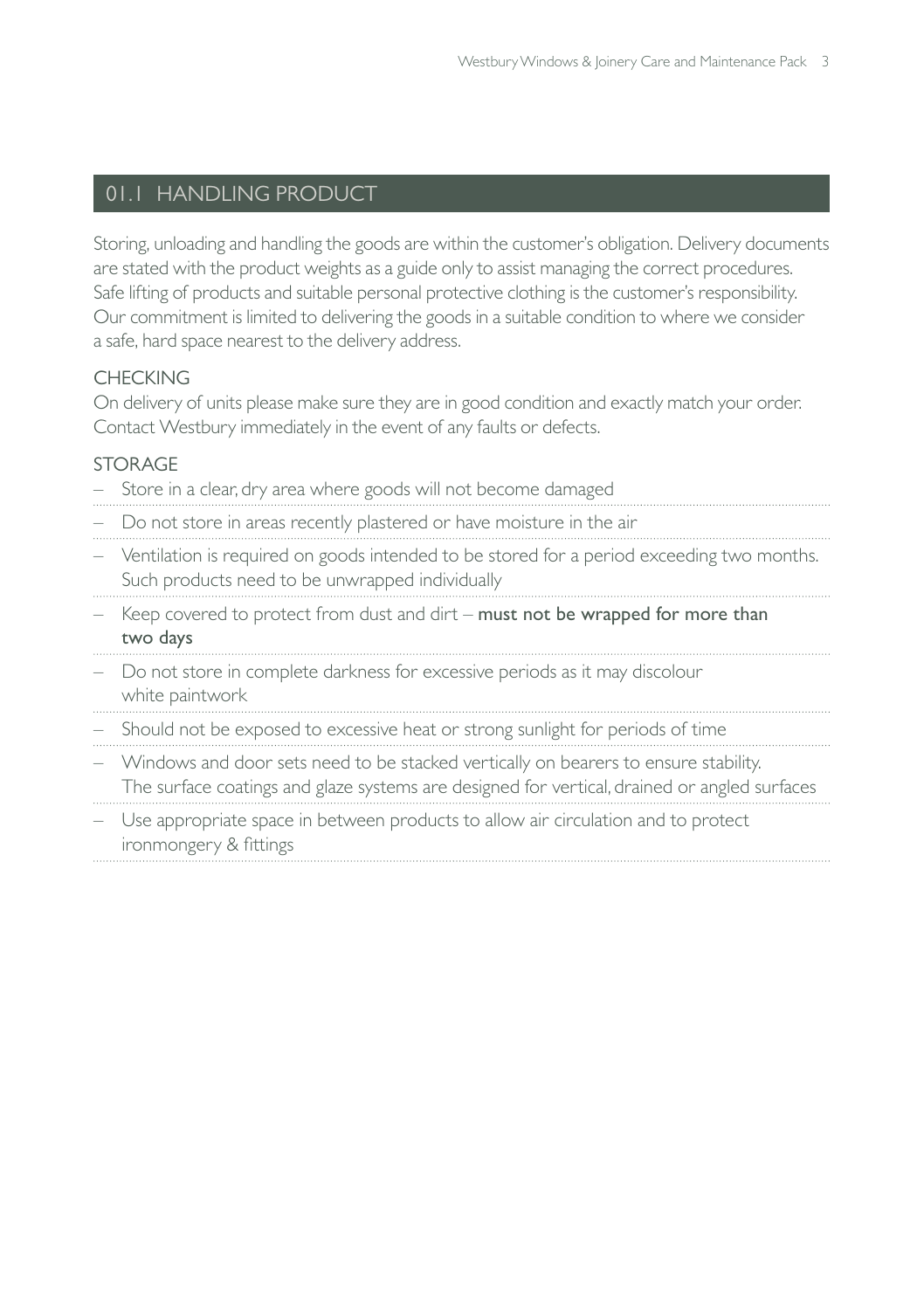#### 01.2 VENTILATION

When carrying our wet trades where windows and doors have been fitted, it is essential to ventilate and dehumidify the rooms. In an enclosed wet atmosphere, water moisture can cause the surface to blister/bubble and potentially cause wood sections to swell. Product surface coatings are not designed to protect the base material against unnatural enclosed damp saturation. Such damage is not covered by Westbury's warranty.

Ventilation is also vital to prevent condensation forming on the inside of the glass surface and dehumidification, further airing is strongly recommended until the building is fully dried. This can often take up to six months after building completion.

#### 01.3 AFTER INSTALLATION

Windows and doors need protection from the rest of the building construction; dust etc will affect the finished product, glazing gaskets and may effect ironmongery operation.

Attention is needed for construction operations producing abrasive grit such as angle grinding or rendering which will pit or scratch glass, paint surfaces and ironmongery finishes. Please note any form of scratch is not covered by the Westbury warranty.

#### 01.4 CLEANING CARE

- Glass will scratch easily so avoid any contact with abrasive substances
- Soften any labels on glass panes with water to remove. Glue sticking to glass can be carefully removed with solvent cleaner. (Follow product instructions)
- $-$  Cleaning the units for the first time after installation needs to be done carefully with a clean cloth, little water and minimal mild detergent. Complete with a final wipe with a damp cloth or leather to remove all water from surface. Ensure no builders grit/dirt is wiped across the glass, abrasives scratch glass
- External silicone lines on glazing beads should be cleaned with an industrial multipurpose wipe
- Do not hose down or use large quantities of water for cleaning as this is an unnatural application and will create moisture imbalance within the products. Movement caused as a result will is not covered by Westbury Warranty. Hose piping water under lantern roof vent may/will cause water to ingress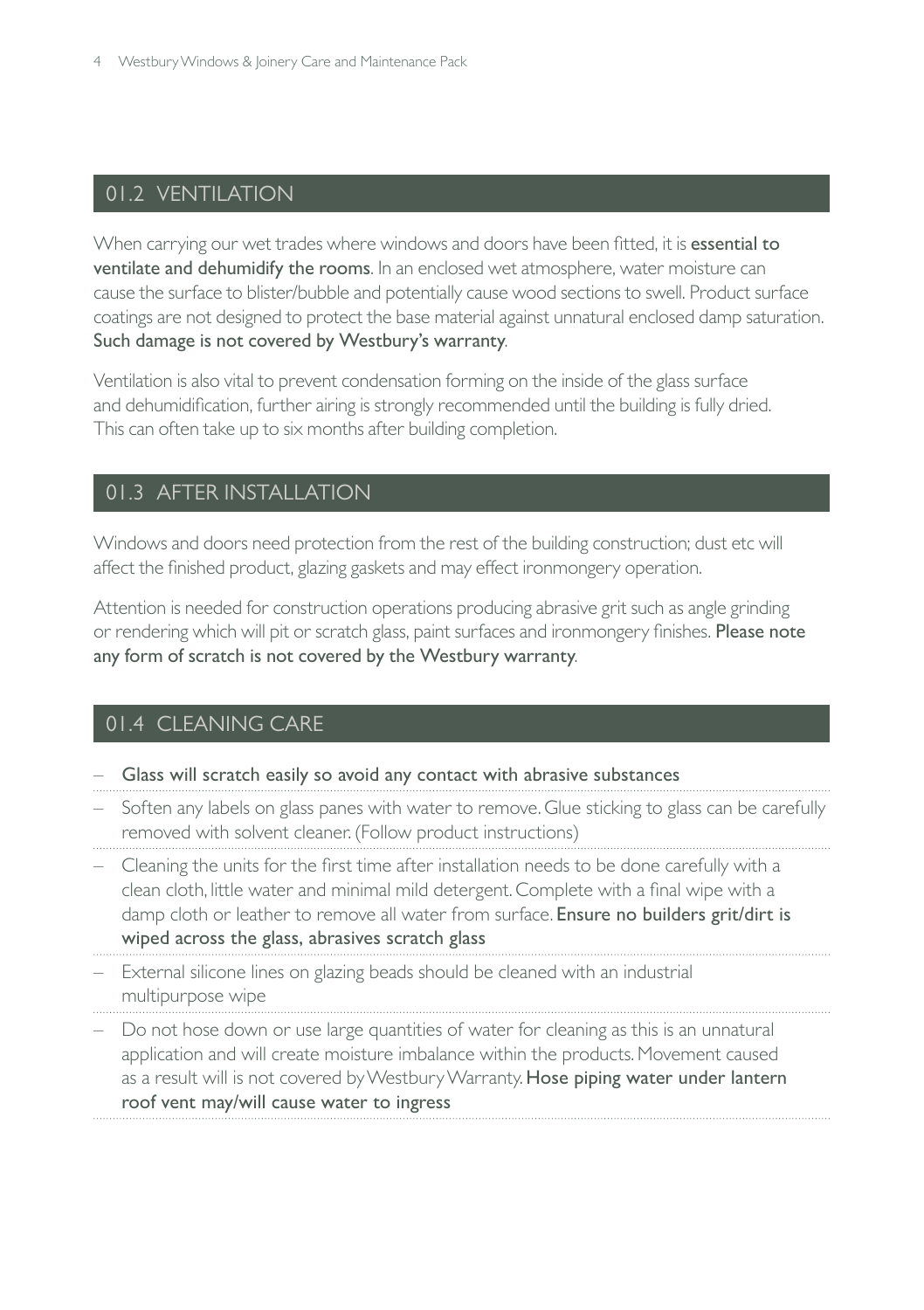### **Precision**

Westbury manufacture a precision made high quality product. Longevity is enhanced by correct care & maintenance.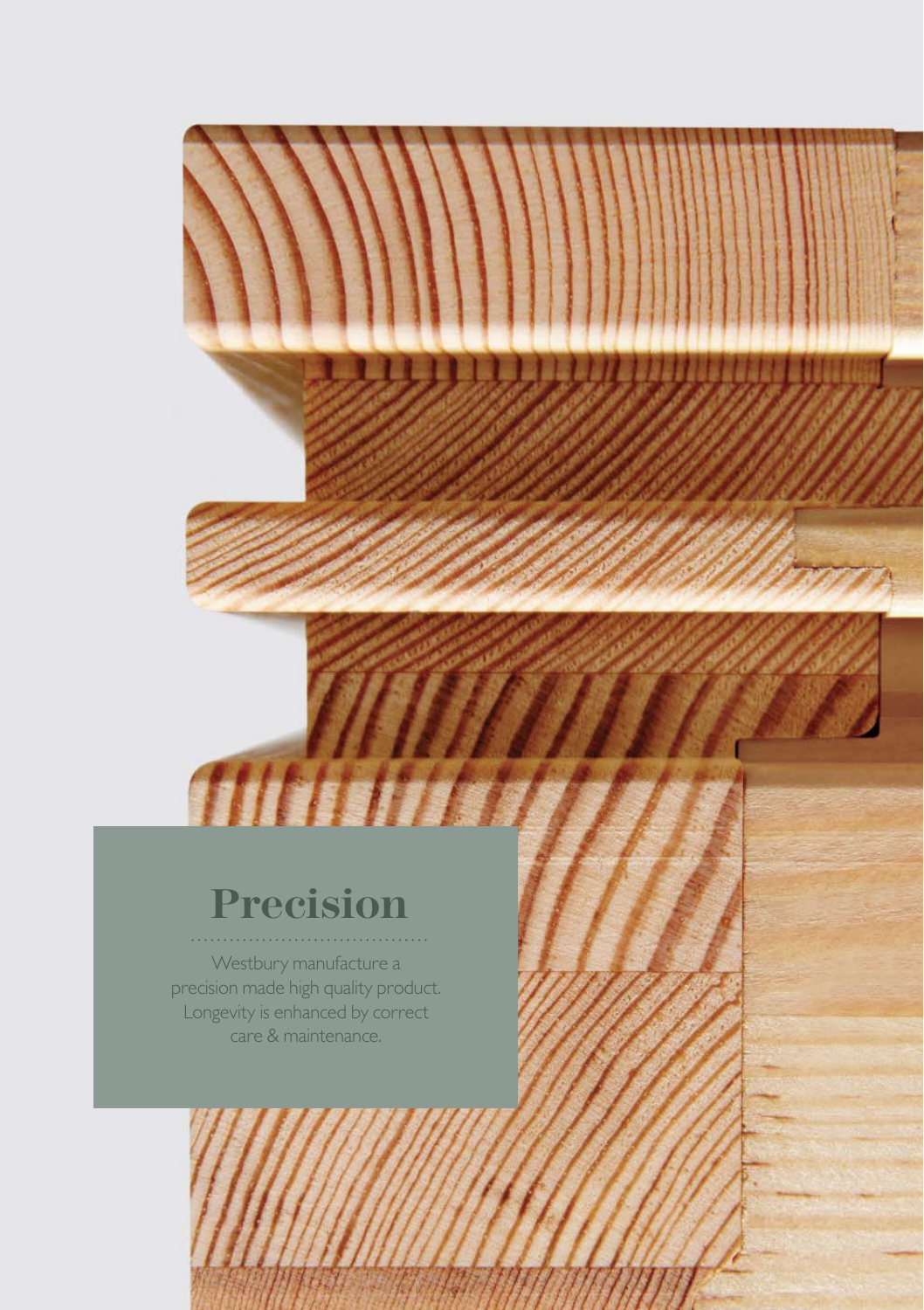# **02 Sash windows**

6 Westbury Windows & Joinery Care and Maintenance Pack

Due to their sliding action sash windows require particular attention to installation.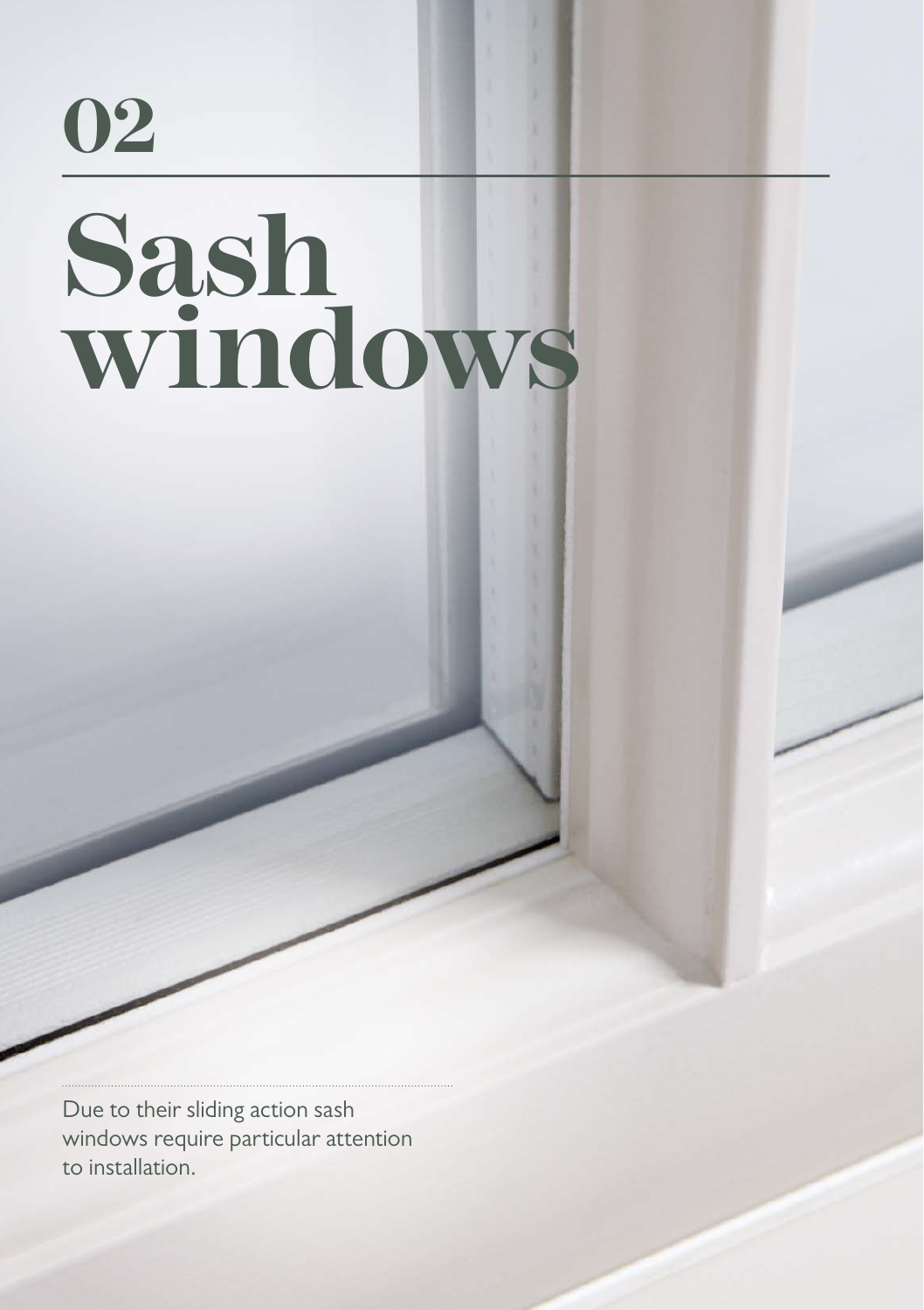#### 02.1 INSTALLATION

- Install into prepared structural openings ideally 10mm larger than overall frame size (5mm all round)
- Wedge evenly on all sides and under jambs and mullions; adjust to ensure frame is plumb, separate and level
- Provide additional fixings to head and cill on units over 1000mm wide
- Diagonal frame dimensions need to be the same, check product functions correctly
- Do not rest scaffolding on any part of the product
- Building in off products is not-permitted
- Do not use excessive amounts of foam as may deflect jambs
- Do not use as an access point without adequate protection

#### SASH WINDOW FIXING POINTS







Fixing Box Sash Fixing Spring Sash

Galvanised or stainless steel straps fixed to back of frame and inside structure are recommended. Box Sash frames should be wedged at cill hons, under jambs, cill and head.

| $-$ Fix jambs 200mm to 300mm from each corner and at maximum 600mm centres        |
|-----------------------------------------------------------------------------------|
| - Provide intermediate fixings to head and cill where over 1000mm wide $\bigcirc$ |
| - Do not deflect jambs; screwing should be at wedge packing points                |
| - Do not over tighten fixings points as it will deflect jambs                     |
|                                                                                   |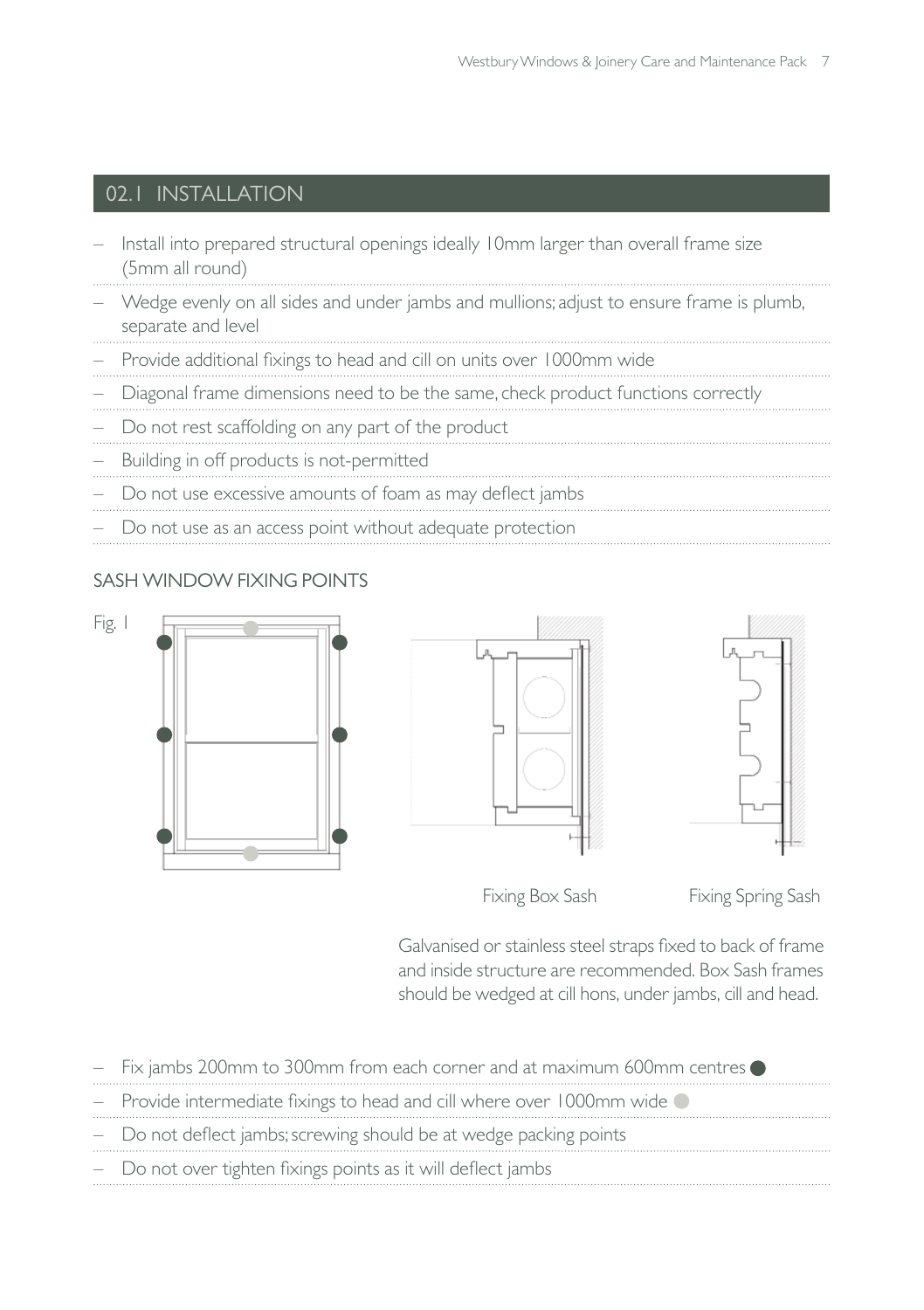#### BOX SASH WINDOW

- Wedge at cill horns, under jambs cill and head
- Pre drill the liner for the screw fixings, screw intermediate straps into internal and external liner  $\cdots$
- Sliding weights will not function if box void is penetrated with fixings

#### SEALANT JOINTS

The external joint between frame and structure should be lightly caulked with polyurethane foam. Then pointed with a high quality mastic colour to match the adjoining masonry.

#### BOX SASH FIXING POINTS

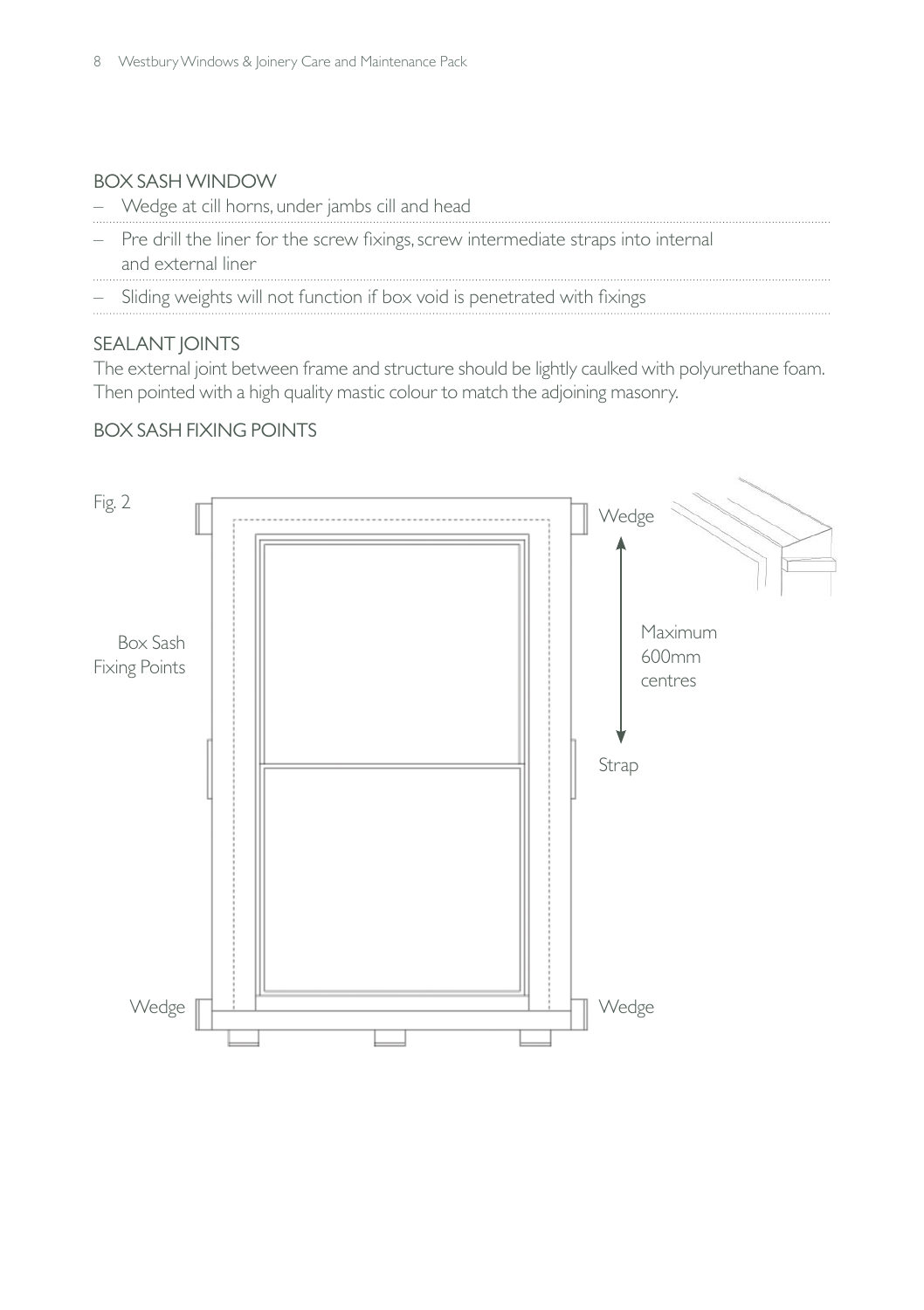#### 02.2 BALANCE MECHANISM

#### DELIVERIES WITH SASHES FACTORY FITTED

Westbury sash windows are fitted with powerful pre-tensioned balances for which no adjustment is possible or necessary.

#### DELIVERIES WITH SASHES SEPARATE (LARGE HEAVY WINDOWS)

Larger units are delivered with sashes and frames separate, for ease in handling and fixing. Site insertion of sashes is after frame fixing. The right hand side (viewed from inside) staff bead and parting bead is left unfixed for this purpose.

Follow procedure 1-6 for installing each sash

- 1. Select correct number sashes for frame and remove packing
- 2. Remove right hand side staff bead and parting bead from the frame
- 3. Place top sash in closed position. Hook metal brackets as shown in figures 3,4 (sash without horns) and fig 5 (sash with horns). Place parting beads in side jamb, top first (brush facing outside), then bottom parting bead (brush facing inside)
- 4. Insert bottom sash and rise to open position
- 5. Screw left and right hand brackets as shown in figure 3 and 4
- 6. Pin staff bead to secure unit



#### USEFUL TIPS

- Placing a thin piece of material along sash stile can assist to push the sash into place (for example formica)
- Fig 3 & 5. Wire or string threaded through the balance bracket before insertion will assist in pull down of bracket
- Fig 4. Hold one side of bracket with a wood bradawl, whilst screw fixing the second hole
- Finally check operation of both sashes, ensure both sash stops are still fitted to frame in correct position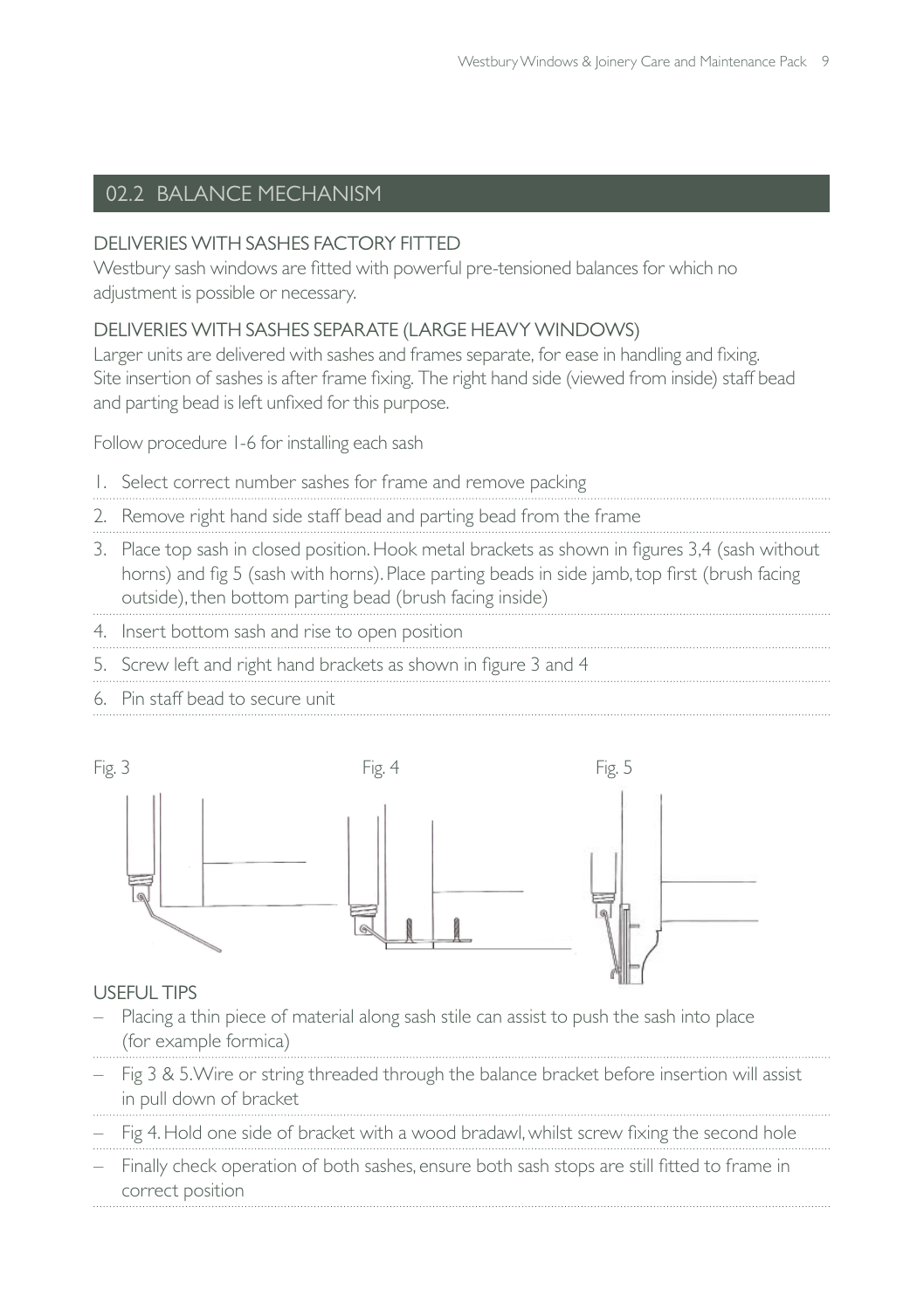#### BALANCE REPLACEMENT

In the unlikely event of failure or possible damage, replacements can be ordered by quoting the information printed on the bottom of the balance sleeve.

#### BALANCE MAINTENANCE

Sash balance units are lubricated during production process and are designed to be self lubricating during operation. The balances therefor only require minimum maintenance, but we recommend the following annually.

- 1. Check the balance fixing screw is secure (do not over tighten)
- 2. Check bottom fixing bracket is secured to the sash and not damaged or distorted in any way
- 3. Check the balance tube is not damaged in any way
- 4. Clear any dirt and debris built up at the end of the balance, it can be cleaned with a cloth and re-greased with Castrol spray Spheerol AP2
- 5. Check travel stops are in place and the sash moves to contact the travel stop without force.
- 6. Check smooth running of sashes

#### Please note:

Do not decorate balance tubes

Replacements of site damaged balances are chargeable.

#### 02.3 DELIVERIES WITH SASHES FACTORY FITTED

Box sash windows are fitted with a pre-stretched nylon cord system with a clamp and bespoke sash weights, therefore, no adjustment is necessary.

The sashes may be removed by the following previous instructions, then

- 1. Unhook the cord grab plate in the sash stiles
- 2. Carefully release the cord into the frame pulley to enable weight to rest on the bottom of the box – Do not drop. Sashes can be heavy and should be handled in accordance with manual handling regulations

3. Repeat for top sash

#### INSPECTION OF WEIGHTS THROUGH FRAME POCKETS

These are accessed via pocket cut out in the lower half of each jamb. These can be inspected by following the above procedure then with a flat putty knife inserted into bottom part of pocket, prize pocket out allowing access to weights.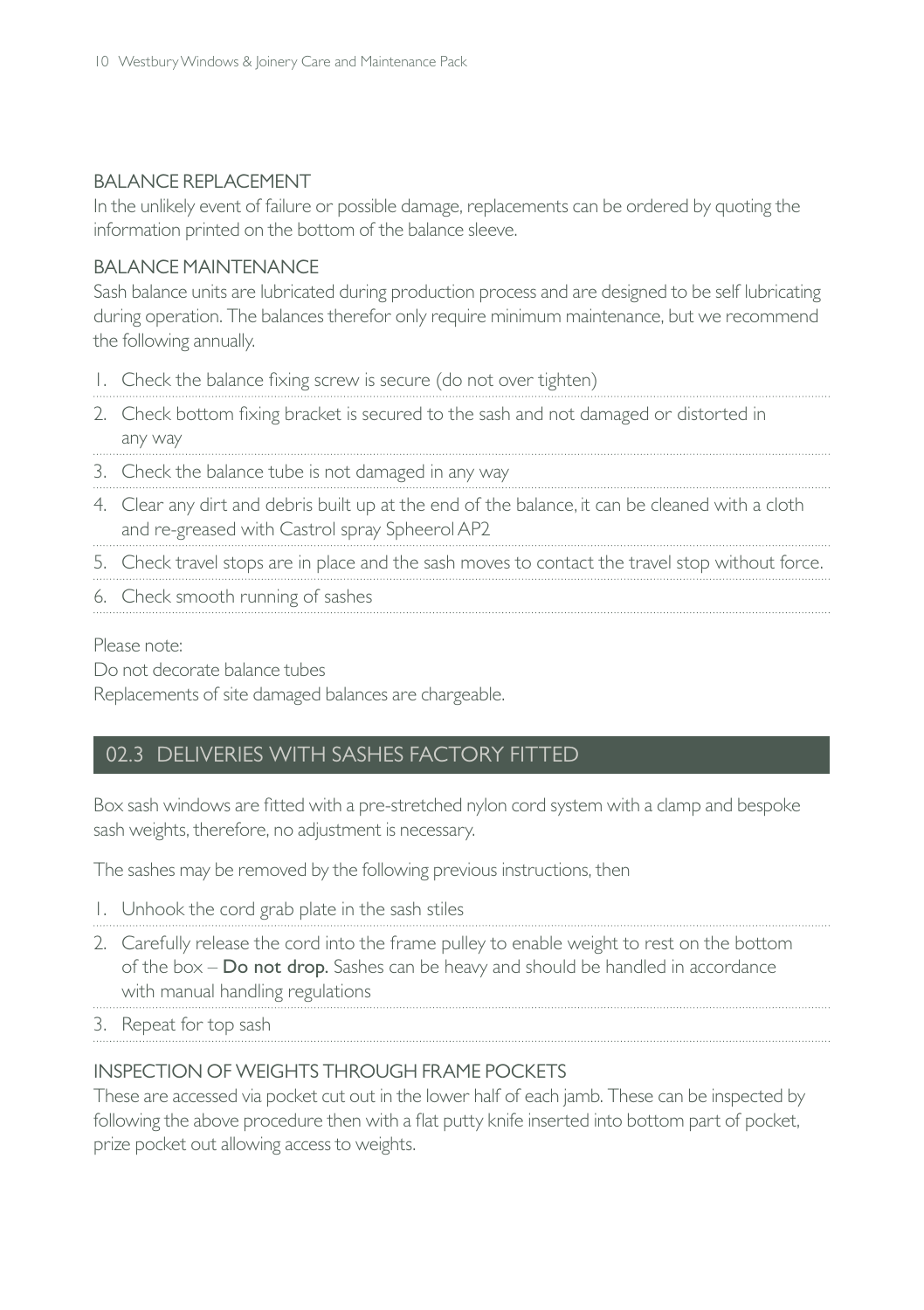#### 02.4 DELIVERIES WITH SASHES SEPARATE (LARGE WINDOWS)

Refer to previous instructions to remove staff end parting bead. Follow procedure 1 to 5 below for installing each sash.

- 1. Select correct coded sashes for same coded frames and remove packing
- 2. Remove staff and parting bead from right hand side of the frame as instruction sheet
- 3. Offer up the top sash outside the frame and engage the outer cord grab plate to each side of the sash. Locate left hand side of sash into the outer sash run, and then ease the right hand side in the outer sash run

#### USEFUL TIP:

A thin piece of sheet material placed alongside the left hand sash stile can assist in pushing the sash into place avoiding damage to sash seals.

- 4. Replace parting bead and test operation
- 5. Repeat procedure for bottom sash replacing the staff beads and testing operation of both sashes

#### 02.5 TROUBLE SHOOTING

- Q. Sash does not slide
- A. I. Check that the frame fixings or architrave fixings have not entered the box void. 2. Check cord clamp is attached correctly.
- Q. Sash sliding is noisy or bumpy
- A. I. Check the frame pocket is fitted flush to frame.

#### 02.6 BALANCE MAINTENANCE

- 1. Do not coat or decorate the nylon cord and visually check annually to ensure its integrity and operation
- 2. The pulley plate can be cleaned with a damp cloth, but do not use polishes or abrasive cleaners
- 3. Pulley wheel grooves should be kept clear of dust and dirt, but must not be lubricated
- 4. The pulley bearing axle will benefit from a few drops of oil periodically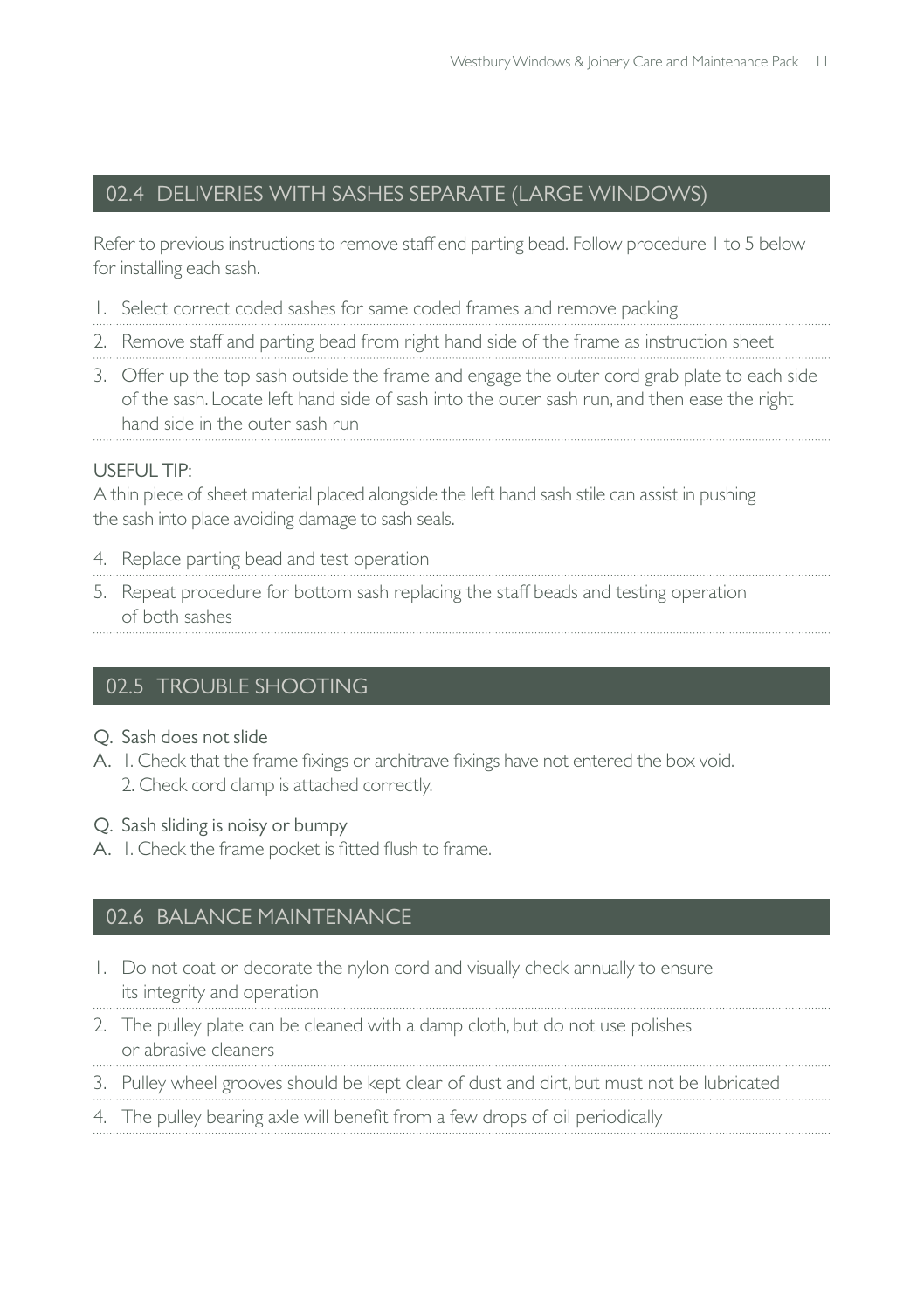

# Casement **and doorsets**

Westbury window and doors will have longevity in both its design and the product itself. Beautiful products built to last.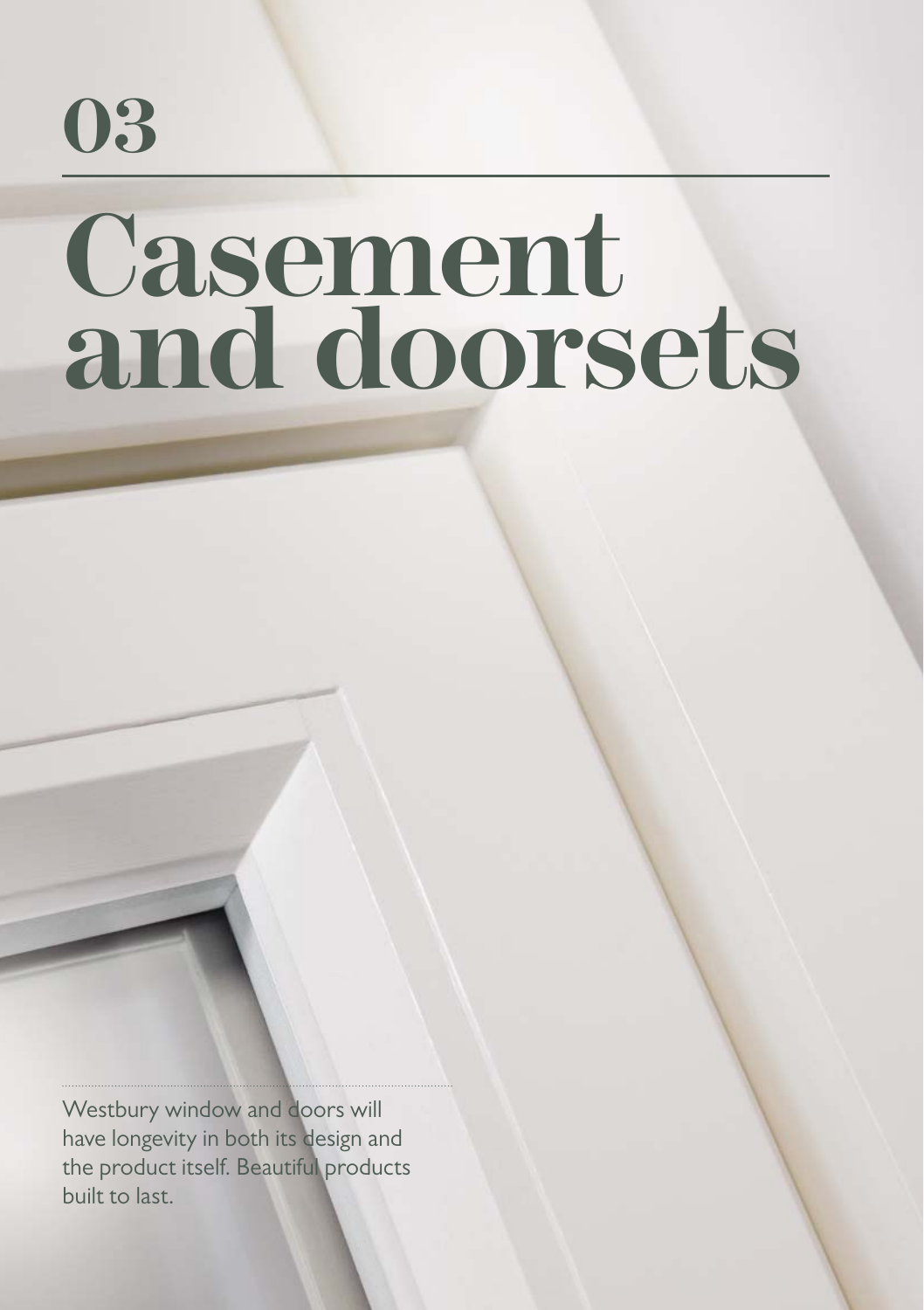#### 03.1 INSTALLATION

- Windows and door frames need to be fi xed into preformed openings ideally 10mm larger than overall frame size (5mm all round)
- Frames are to be wedged evenly on all sides and adjusted to ensure frame is separate and level
- Fixings for casements windows are recommended as stainless steel or galvanised steel straps fixed to the back of the frames and to inside structure, or screwing and plugging direct to structure through frame. Care must be taken to avoid damage to weather seal and ironmongery
- Before final fixing check the gap is even and each door and casement can move
- Deflection of frame will affect the operation of casements and doorsets therefore screwing should be at packing points only and not over-tightened so as to alter the sash to frame clearance from the facing
- $-$  If site linking frames or site fixing cill extensions please use a suitable adhesive/sealer in addition to mechanical fixing

#### FIXING POINTS –WINDOW JAMBS

200-300mm from each corner and at maximum 600mm centres.

#### FIXING POINTS –DOOR FRAME/JAMBS

Fix jambs in points as close as possible to the hinges without damaging ironmongery with additional fixings to door frames over 2200mm high. All frames over 1 metre wide are to have additional intermediate fixings head & cill.

Packers should be placed at mullion and transom points. Any trimmed timbers must have end grain sealed without delay to provide against moisture ingress

| - Do not 'build in' products                              |
|-----------------------------------------------------------|
| - Do not use as access in construction without protection |
| - Do not rest scaffolding on                              |
| - Do not use excessive foam                               |

Useful video at https://youtube.com/c/westburyjoinery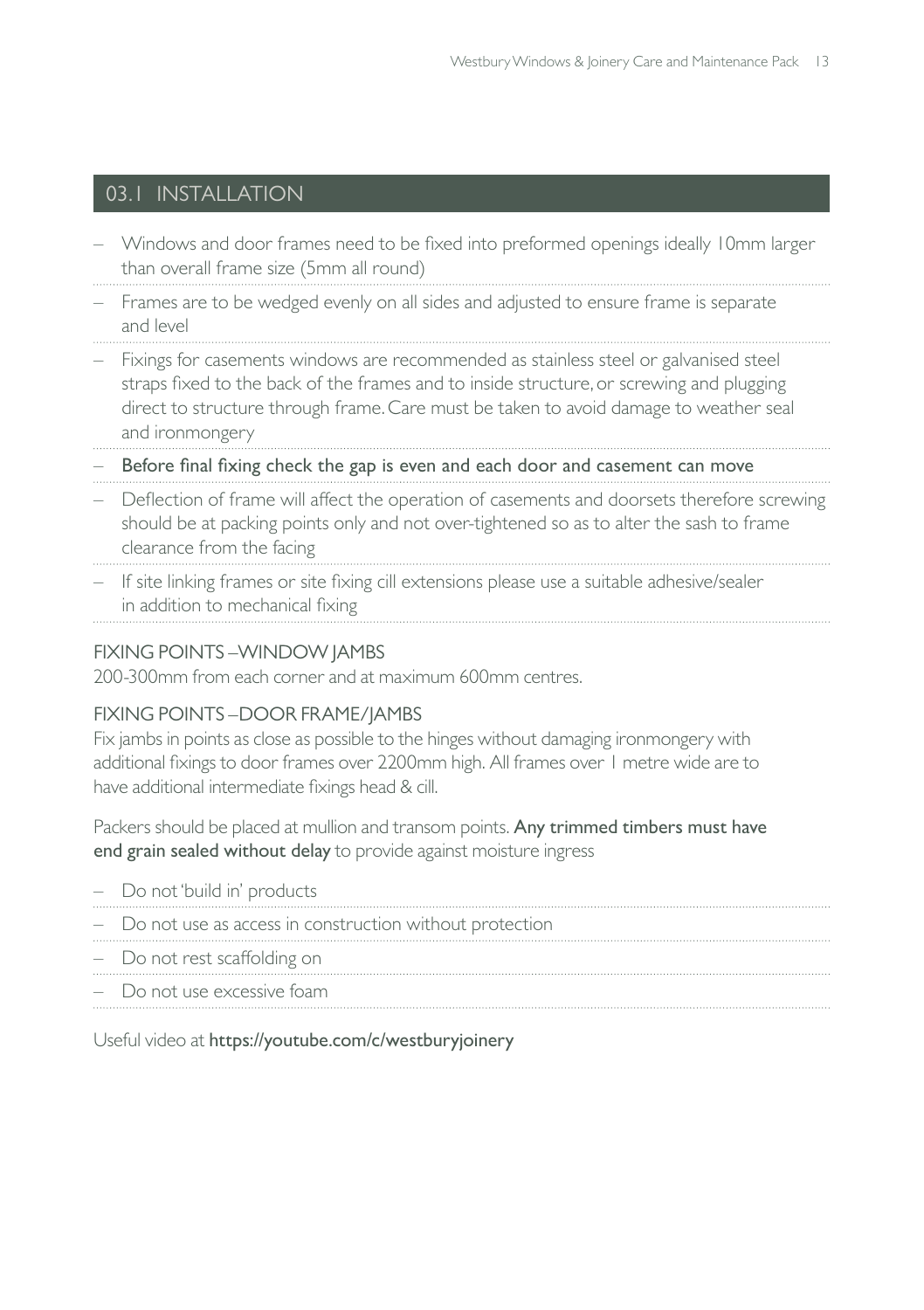#### 03.2 HINGE SYSTEM

#### SASH AND DOOR REMOVAL

To avoid fixing of heavy glazed frames it is possible to temporarily remove sashes & doors as follows:

#### FRICTION HINGES

Open the sash with the fitting to remain in the frame, release sash screws each side

#### BUTT HINGE

Fully open each sash or door; remove screws in frame hinges to release. Remove screws in friction stay plate, push plate back to frame. Reverse procedure for replacement and adjust nylon screw for friction stay.

#### 03.3 CASEMENT WINDOW OPERATION

Operation of a casement is by simultaneously pushing the handle button (if fitted) and turning.

Closure of the casement by the same method ensuring espagnolette mushroom heads are fixed on the closed positions. For additional security use the key to lock the handle. There is also a secondary outer night vent position for espagnolette mushroom heads.

#### 03.4 DOORSET OPERATION

Will be dependent upon which type of espagnolette lock is fitted:

#### CLAW BOLT TYPE:

Single turn of the key will unlock the door, push handle to open the door. If a friction stay is fitted this can be adjusted by tightening screw with a screwdriver. Door can be closed in the normal way then lift the handle to engage the door claw bolts. Turn the key to lock. NB. Some door types are fitted with auto engage claw mechanisms that does not require lifting of the handle.

#### FRENCH DOOR SLAVE:

To open, whilst holding door in closed position, press the small lever just close to half height. Reverse to lock before closing master leaf.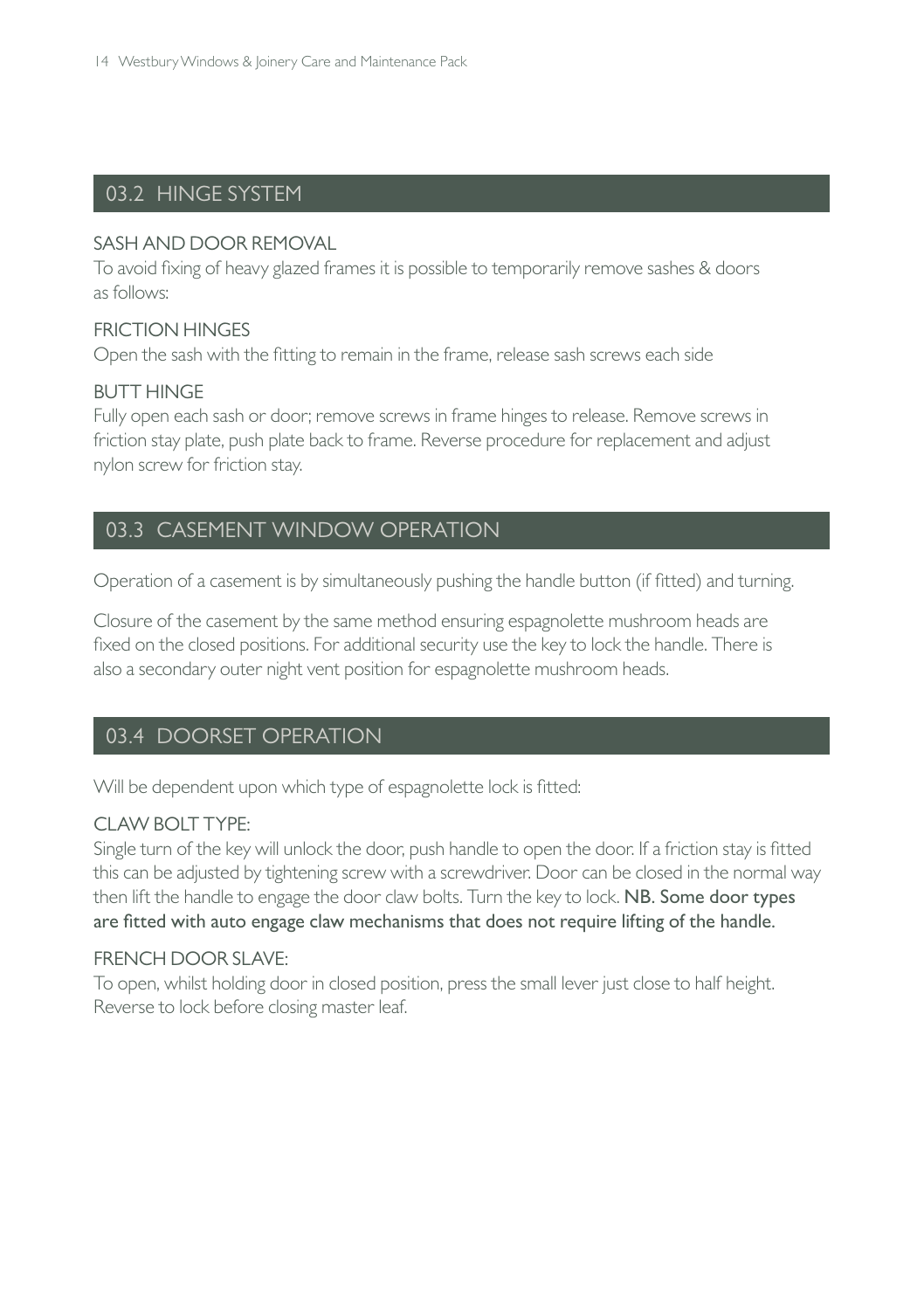#### 03.5 MAINTENANCE OF OPERATION MECHANISMS

FRICTION HINGES: Do not lubricate

DOOR HINGES: Lubricate with light oil from time to time.

#### ESPAGNOLETTES:

Use light grease after installation and from time to time afterwards to the striker plates. A small amount of WD40 to espagnolette locks will help smoothing action.

HANDLES/PLATES: Clean with soft cloth only, abrasive cleaners must not be used.

NOTE: Surface finish to handles are not covered by Westbury Warranty.

#### 03.6 FOLDING DOOR INSTALLATION

Folding doors require careful installation in order to maintain the integrity of the sliding mechanism.

The frame head needs to be load bearing and as such should be securely fixed with bolts at minimum 1000mm centres to the structure or steel beam.

The frame cill must remain secure and level at all times so we recommend the cill is anchored to the structure at 1000mm centres, to a secure depth.

#### Useful video at https://www.youtube.com/c/westburyjoinery

Please contact our office for further information on installing this product if you are not using the Westbury "bi folding" site information service.

Westbury do not warranty any defect in this product caused by the faulty installation.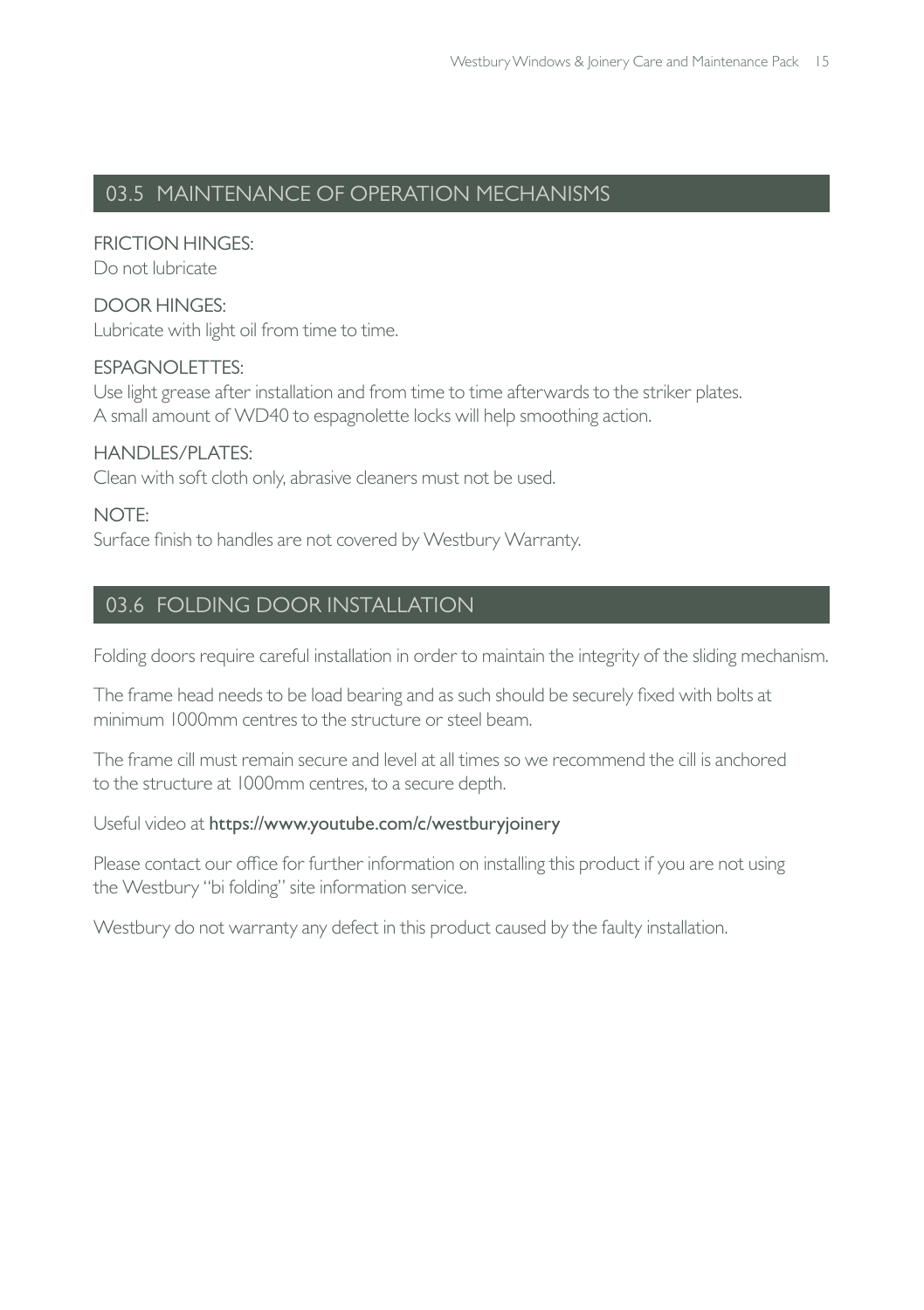#### 03.7 FOLDING DOOR ADJUSTMENT

Whilst the doors will have been factory fitted, it is the installer's responsibility to make final adjustments after installation. In accordance with these instructions:

Hinge pin locking mechanism applied to all hangers and top pivot



#### 03.8 CARE & MAINTENANCE OF FOLDING DOORS

Hardware is subject to deterioration from everyday use and from the environment that is in. In particular, it is important that routine maintenance be carried out in harsh coastal or marine environments and industrial applications.

#### GENERAL

Inspect all fixing bolts for tightness every six months, including those securing brackets. Tighten if necessary. Routinely check for wear and if excessively worn, the part should be replaced.

To help prevent surface corrosion, Brio recommends washing regularly; even stainless steel finishes in coastal environments may show signs of surface corrosion if not washed regularly. Sheltered areas that are not rain washed are particularly susceptible. Wash with soap or mild detergent and warm water followed by rinsing with clean cold water and wipe dry.

As a guide, if a window or door requires washing then wash the hardware, however Brio recommend for marine and industrial environments washing a minimum of every 3 months and 6 months for general environments. In coastal or marine environments, Brio recommends applying a light application of corrosion preventative such as CRC Marine or Inox for Marine, to all surfaces and using a dry cloth to remove excess. When using lubricant or corrosion protective compounds, be careful to avoid the adjacent surfaces and always follow the manufacturer's instructions.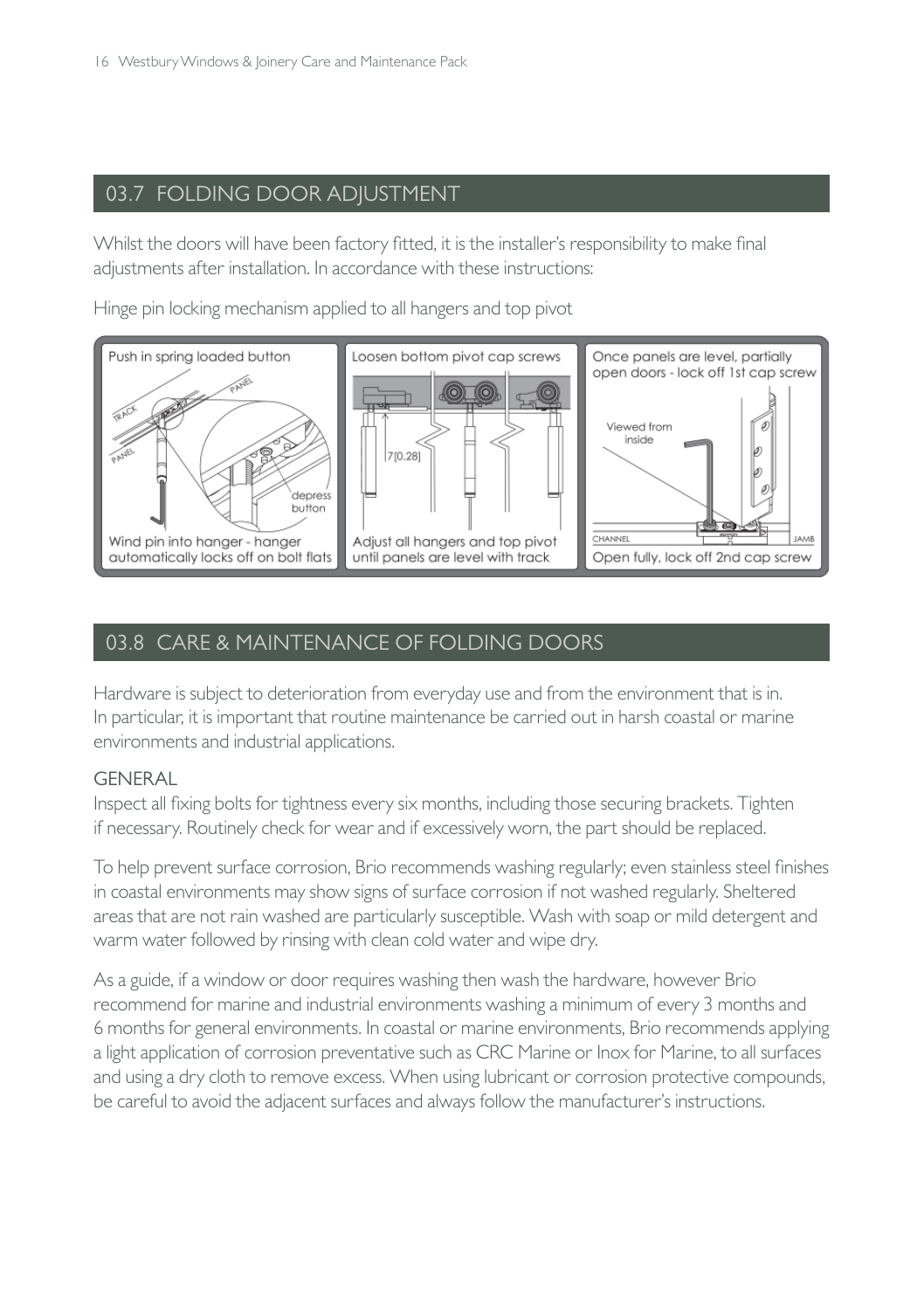#### TRACK

Keep track free from obstruction and excessive dirt or water. Visible surfaces should be cleaned using a damp cloth and mild detergent, then wiped dry.

Where fitting to the outside of the building, it is recommended that the appropriate track is specified.

#### HANGERS & PIVOTS

All hangers are fitted with lubricated ball-bearings or plain bearings, requiring no greasing. If doors 'settle' and door clearance is reduced causing friction, raise the door by the hanger adjustment nuts.

Wash as per the above recommendation and apply light application of corrosion preventative to all surfaces, using a dry cloth to remove excess.

#### **GUIDES**

Guide roller and guide channel must be kept clear and free of obstructions.

Wash as per the above recommendation and apply a light application of corrosion preventative to all surfaces, using a dry cloth to remove excess.

#### ROLLERS

All bottom rails should be free from obstruction and excessive dirt or water. Visible surfaces should be cleaned using a damp cloth and mild detergent, then wiped dry. All rollers are fitted with sealed precision bearings requiring no maintenance.

#### **HINGES**

Visible surfaces should be cleaned using a damp cloth and mild detergent, then wiped dry. Apply a light application of corrosion preventative to all surfaces, using a dry cloth to remove excess. Repeat at intervals no greater than 3 months.

#### FLUSH BOLTS

Visible surfaces should be cleaned using a damp cloth and mild detergent, then wiped dry. Apply a light application of lubrication to internal mechanisms and bolt using a suitable nozzle-spray.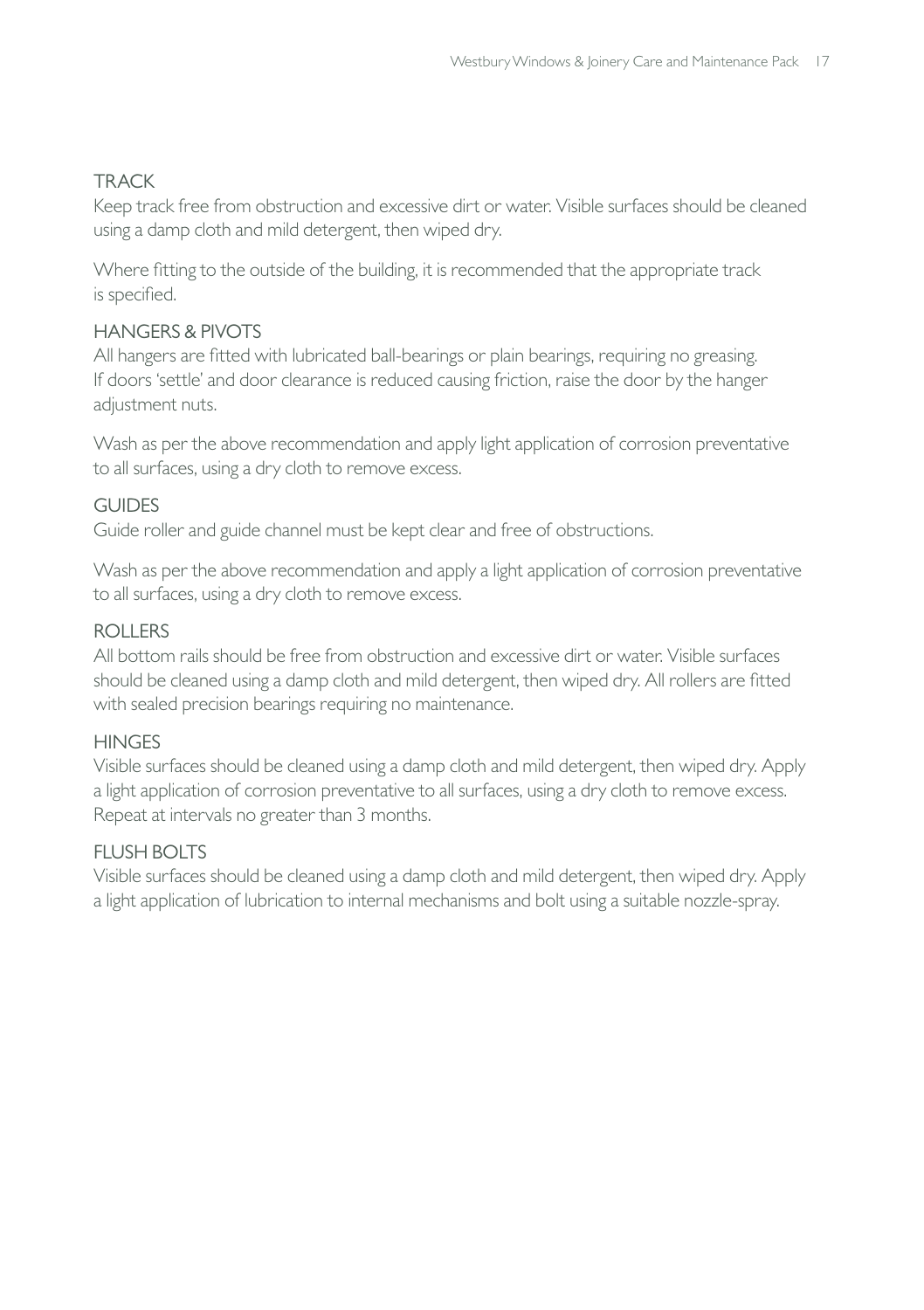### **04**

# **Surface coatings**

Enhance the longevity of your Westbury paint finish by regular care.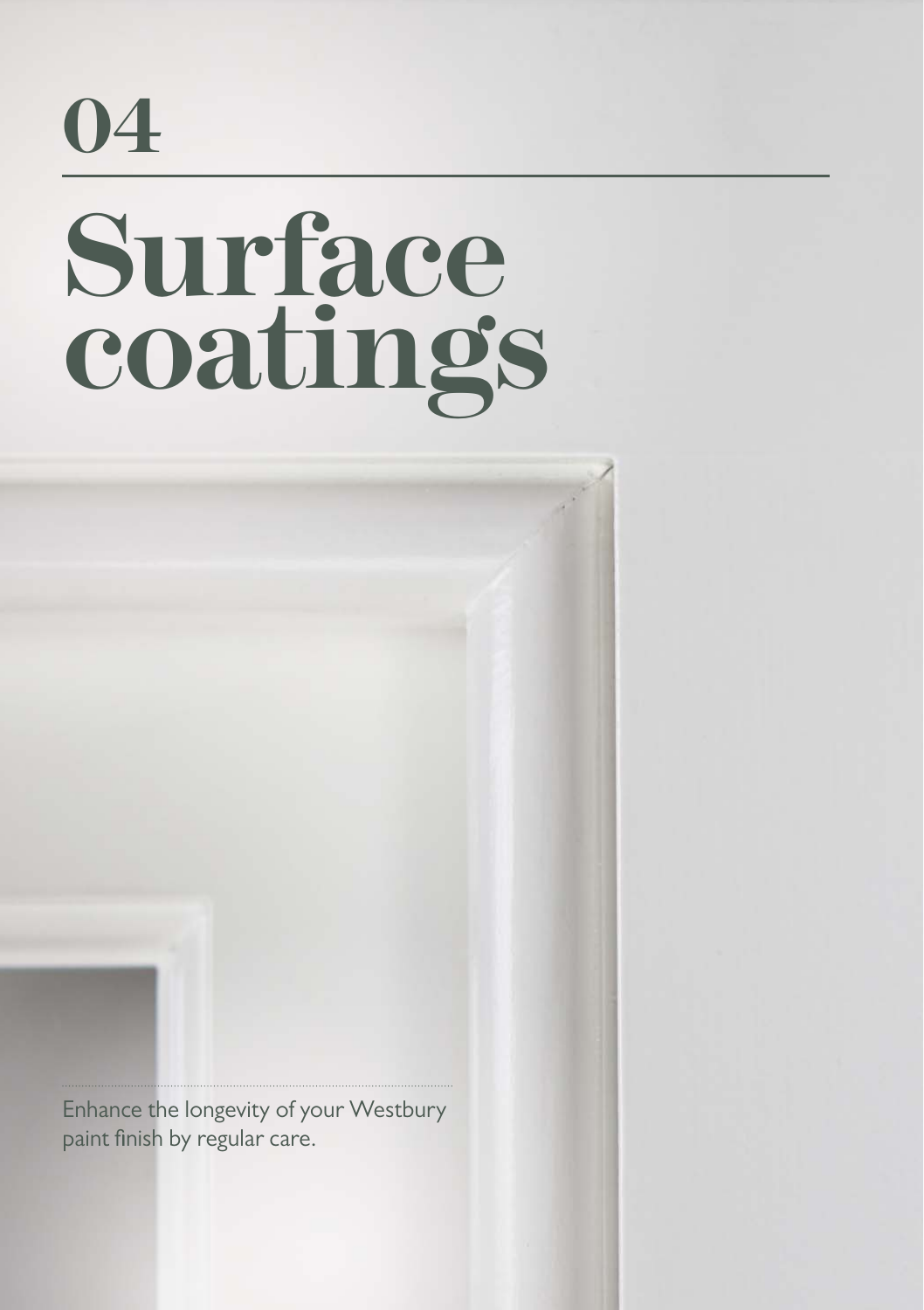#### 04.1 TYPES

Your Westbury products have been treated with a spray applied top quality high build water based microporous flexible paint system manufactured by Teknos (UK) Ltd. Our standard finish is three coats which does not require any further initial treatment except "touch up" to any areas that become marked or damaged over time.

You will have been provided with a can of touch up paint with your delivery coloured to match your order for this purpose. The COSHH data sheet is within this document and can be found on pages 26-28.

#### 04.2 MAINTENANCE INSPECTION

- 1. At least once per year, and preferably during the summer period, the finish coat should be lightly washed down with clean water to remove dust, insects and other contaminants that can form a base for algae and fungi growth. A mild detergent solution can be used and then rinsed thoroughly, but never use hose pipes or large quantities of water on the product. We recommend the external silicone glazing caulking is cleaned at this time with an industrial wet wipe
- 2. The coating surface should be inspected for damage, and repaired using the following procedure:
	- $-$  Abrade the damaged area with a fine grade abrasive paper
	- Clean down and wash the abraded area to remove dust, and allow to thoroughly dry
	- Using a good quality synthetic brush or roller, designed for use with acrylic paints; apply a coat of Teknos AQUATOP 2600 in the appropriate colour. Allow to dry for four hours, and then apply a second coat
	- If the damaged area is widespread, it is recommended that the whole frame is lightly abraded and repaired as described above
- 3. Where the damage has affected the full depth of the coating system, i.e. a deep cut or gouge, the full system requires repair.
	- $-$  Abrade the damaged area with a medium and then fine grade abrasive paper
	- Clean down and wash the abraded area to remove dust, and allow to thoroughly dry
	- Prime with Teknos 2901 in the original colour or translucent stain
	- Using a good quality synthetic brush, designed for use with acrylic paints; apply a coat of Teknos 2600 in the appropriate opaque colour. Allow to dry for four hours, and then apply a second coat
- 4. When carrying out any repair work, do not attempt to paint when the temperature is below 8 degrees Celsius, or if the relative humidity exceeds 85% as the curing and performance of the coating may be impaired
- 5. Repair products can be obtained from Teknos, and can be stored in frost-free conditions for up to six months in the sealed packaging. . . . . . .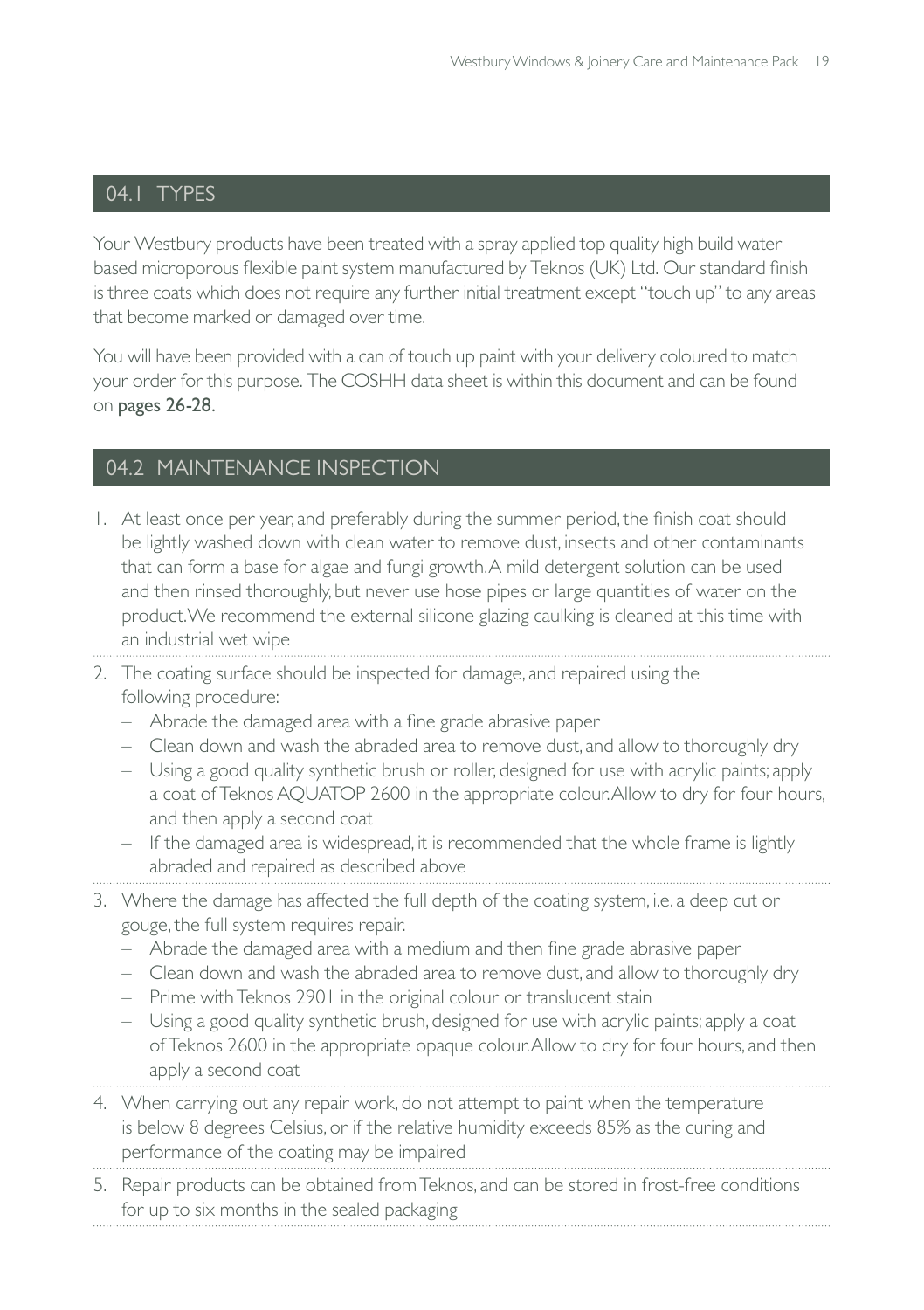#### 04.3 RE-COATING

Do not wait for the coating to break down and do not exceed the maximum durability guide periods before re-coating.

Three coat factory finish applied white opaque finish should have a desired life of 5 to 6 years. This can be extended on Accoya timber. This could be reduced for exposed areas including high elevations and coastal regions. South elevations will always wear quicker than other elevations, and translucent stain finishes have reduced durability of 3 to 4 years.

Always use good quality water based microporous paints to maintain the system. We recommend a semi-gloss Teknos Aquatop 2600 (hand brush version for maintenance) obtained from:

Teknos (UK) Ltd, Heath Farm Banbury Road, Swerford, Oxon, OX7 4BN.

T 01608 683 494 F 01608 683 487 E sales@teknos.co.uk

www.teknos.co.uk

#### **PROCEDURE**

Apply two coats in accordance with manufacturers' data sheet using a good quality synthetic brush.

- Pay particular attention to horizontal surfaces, cills and bottom bead
- Avoid painting weather strips, balance sleeves, glazing gaskets and ironmongery
- Paint end grain, tops and bottoms of doors
- Do not close or slide sashes onto freshly painted surfaces
- Always follow paint manufacturer recommendations
- Aquatop will adhere to the original Aquatop surface without de-nibbing or sanding
- Rinse out brushes in water after use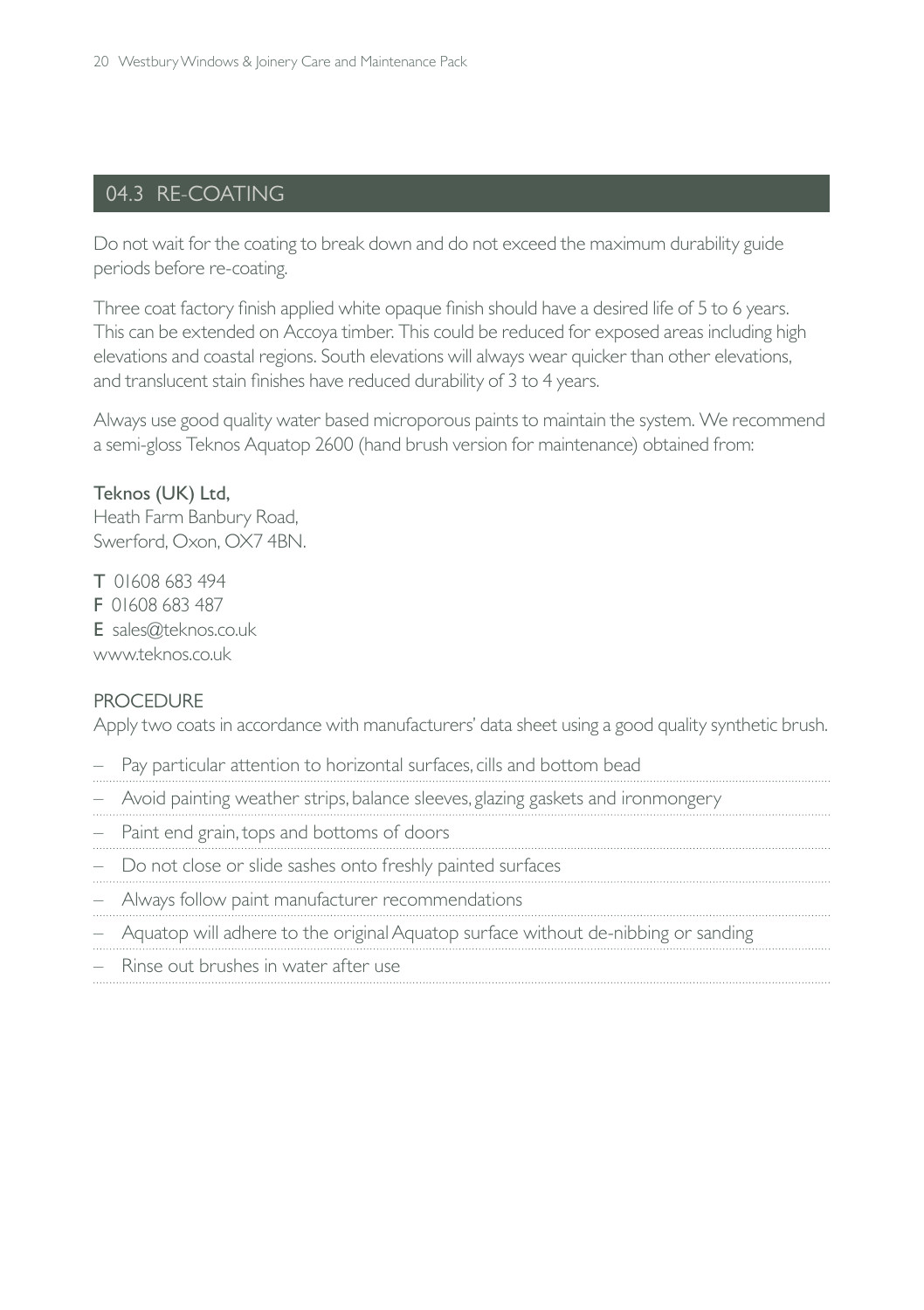#### 04.4 GLAZING

Westbury products are glazed at the factory under controlled conditions to maintain the integrity of the vented and drained system for the sealed unit guarantee. This method also ensures a high degree of security against unwanted de-glazing from outside. Re-glazing should only be necessary in the case of site damage or breakage and we would recommend either:-

- 1. Re-order of complete new sash from the factory for replacement by a carpenter, or Westbury service engineer. This is often the most cost effective method. Or
- 2. Service engineer replaces glass on site. Or
- 3. Site glazier, re-glazes the product to Westbury instructions. However in this instance Westbury do not warranty the glass or product function, or grille adhesive

Please remember that new paint may not match the colour of weathered paint.

#### ROOF GLASS

Should for any reason you have a breakage or break down (windows misting) contact us and will provide a roof plan to ensure a replacement of the correct piece.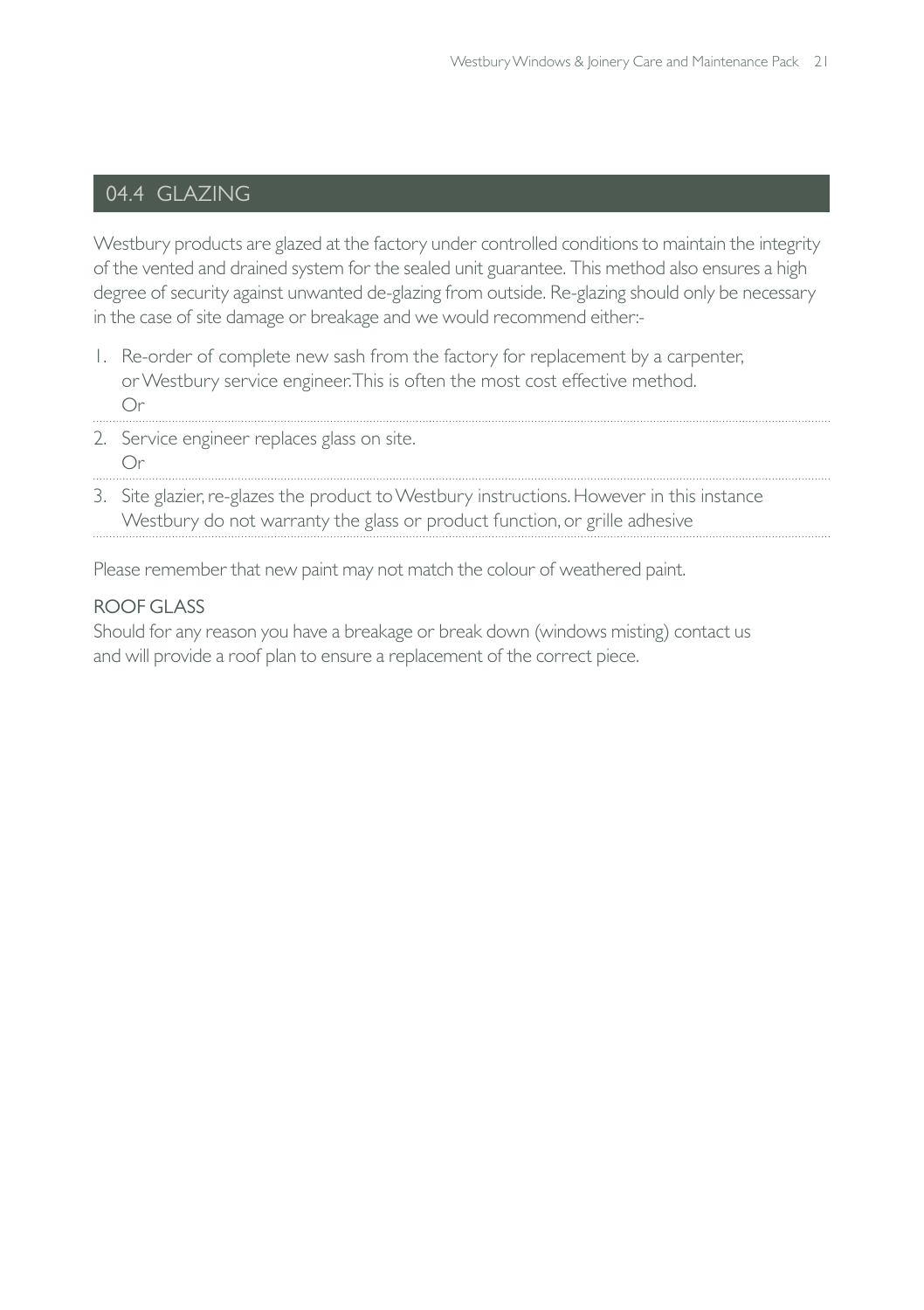

## **Product warranty**

Thank you for choosing Westbury products, which are manufactured to high and exacting standards.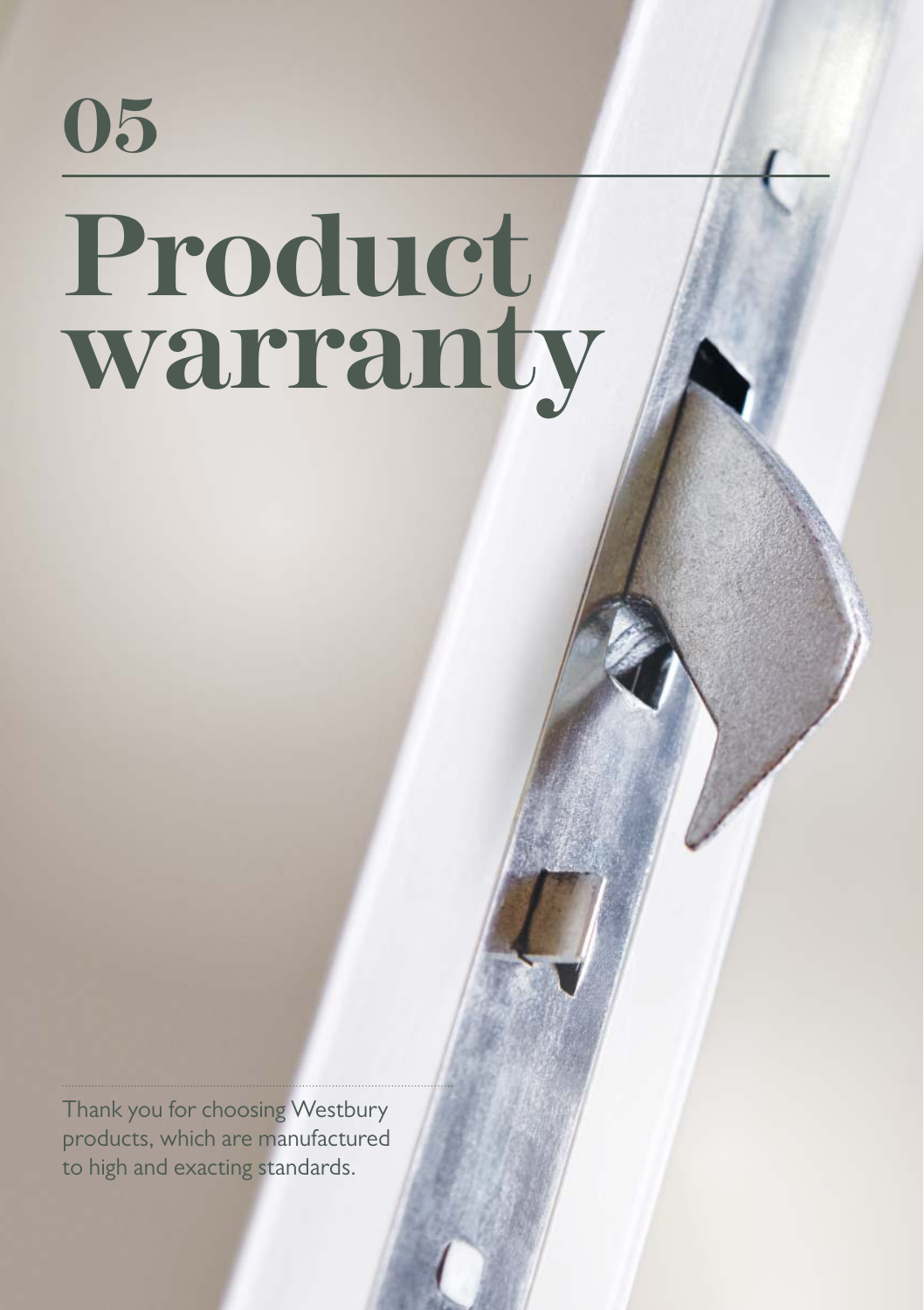This Product Warranty is applicable for (up to) ten years on the stated items, from the date goods are ready for delivery and is subject to Westbury Windows & Joinery Ltd Standard Conditions of Sale. The benefit of this Product Warranty shall apply only to the Customer and may only be assigned or transferred with the written consent of the Company.

#### 05.1 WHAT IS COVERED?

This Product Warranty covers the following items as specifically detailed below:

#### WOOD FRAME & SASH

The Company warrants that all wood components are free from defects of workmanship or materials that would affect performance for a period of (10) ten years.

#### SURFACE TREATMENT

The Company warrants that standard three coat opaque finished joinery is warranted for (5) five years (excluding natural resin exudation). Accoya faced products are warranted for (8) years. Regular maintenance inspections of at least yearly intervals must be undertaken by the Customer and external surfaces should be cleaned quarterly. For non standard paint finishes and non standard timber profiles, see item 2.2 below.

#### IRONMONGERY

The Company warrants hinge systems for (10) ten years and handles for a period of (5) five years to be free from functional failure. Surface finishes for handles and catches are not covered by this warranty. Our liability is limited to replacing the parts.

#### DOUBLE GLAZED UNIT

The Company warrants that glass will comply with Glass and Glazing Federation visual quality standards. The Company warrants that seals on the double glazed units will be free from failure (here "failure" meaning failure of the insulation glass unit resulting in penetration of moisture into the air space and appearance of moisture on the glass inside the air space) for a period of (10) ten years. If failure occurs in the first five years the Company will be responsible for the re-glazing costs (Materials and installation). If the failure occurs in the second five years the Company's obligations hereunder are limited only to supplying the replacement glazing units. The Company reserves the right to supply a replacement whole sash with glass as an alternative to a glass panel.

No other glass defect or phenomena is covered by this warranty. Glass spacer bar codes visual aspect and positioning of toughened glass kite marks are not covered by the warranty. Temporary glass handling marks (e.g. sucker marks}) are not covered by this warranty.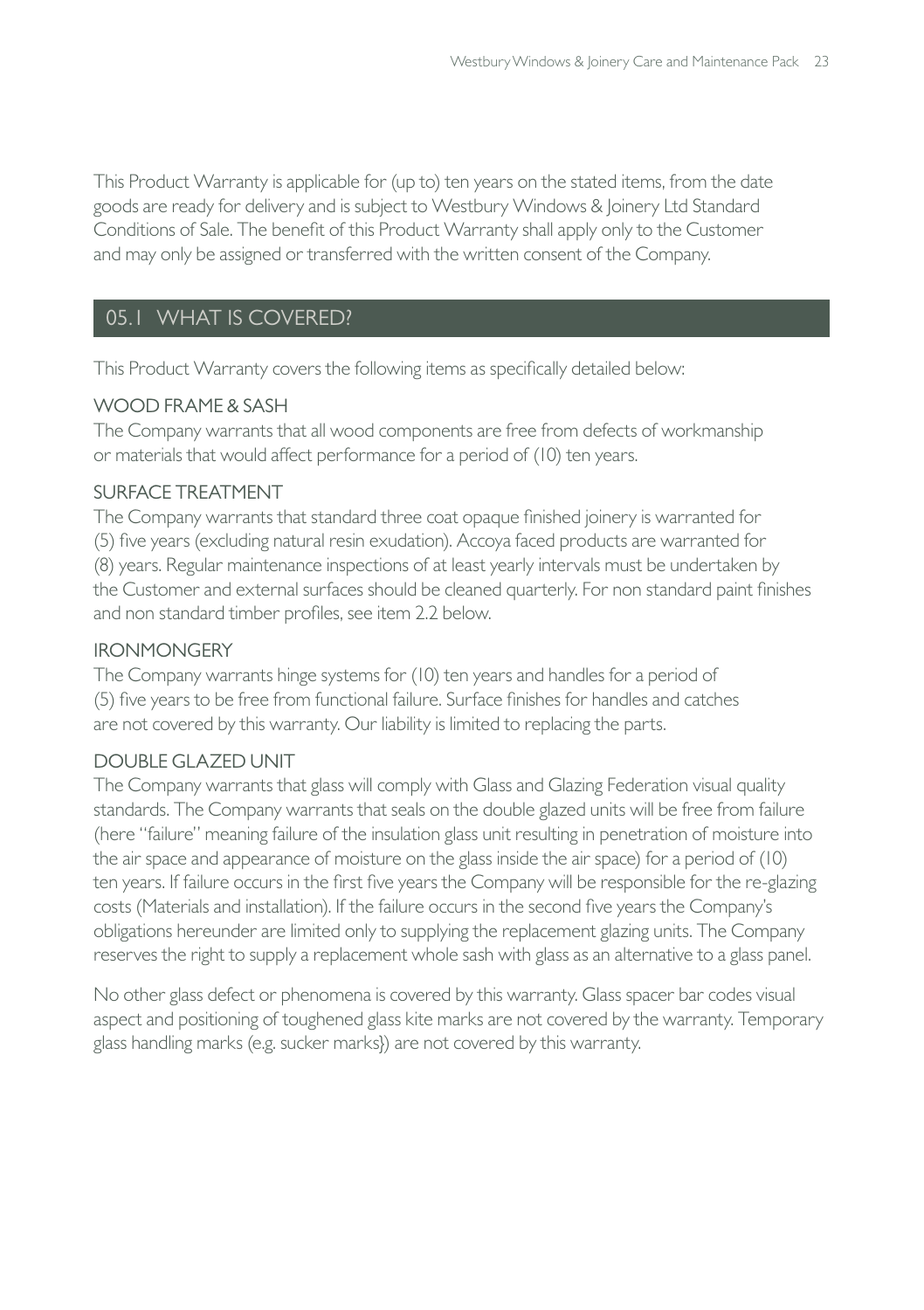#### 05.2 EXCLUSIONS

This warranty shall be void where:

- 1. Damage to the surface coatings has occurred by physical damage, trimming of timber parts, abrasion (e.g. window cleaners), pet damage, chemical damage, damage caused by bad maintenance or poor design of the building. Stained window frame and door frame cills are not covered by the warranty
- 2. Where non-standard paint finishes or non standard wood profiles were ordered by the Customer there is no warranty\*
- 3. Damage has occurred as a result of faulty installation (including wrong positioning), repairs, alterations or work processes or pollution from the surrounding area including salt laden air
- 4. Damage has occurred from excessive cleaning processes or hosing down of product
- 5. Products have been stored by the Customer in unventilated areas prior to fitting, or have been left unventilated during the construction process
- 6. Products have been used in swimming pool enclosures without operational mechanical ventilation including enclosed areas with inadequate ventilation and third party fixings or finishes
- 7. Surface wear has gradually been caused by natural elements including coastal exposure to salt laden air
- 8. Damage has been caused by external causes outside the control of the Company which shall include, but is not limited to accident, fire, disaster or burglary
- 9. Products have been exposed to unusual physical conditions
- 10. Where translucent stain is requested there will be shade differences between products and also within the same product and some manufacturing process may be evident. This is not a defect on the product but a natural occurrence when using translucent stain. All surface treatment warranties are subject to environmental conditions of the site, location and adherence to the care and maintenance procedures stated in the Company's site instructions

#### 05.3 CLAIM PROCEDURE

If you have a valid claim please contact our office in the first instance requesting a claim form.

Any claim by you which is based on any defect in the quality or condition of the Products (referred to in paragraph 1 above) or their failure to correspond with specification shall be notified to us within 7 days from the date of delivery or (where the defect or failure was not apparent on reasonable inspection) within 7 days after discovery of the alleged defect or failure, failing which we shall not be liable under the Warranty.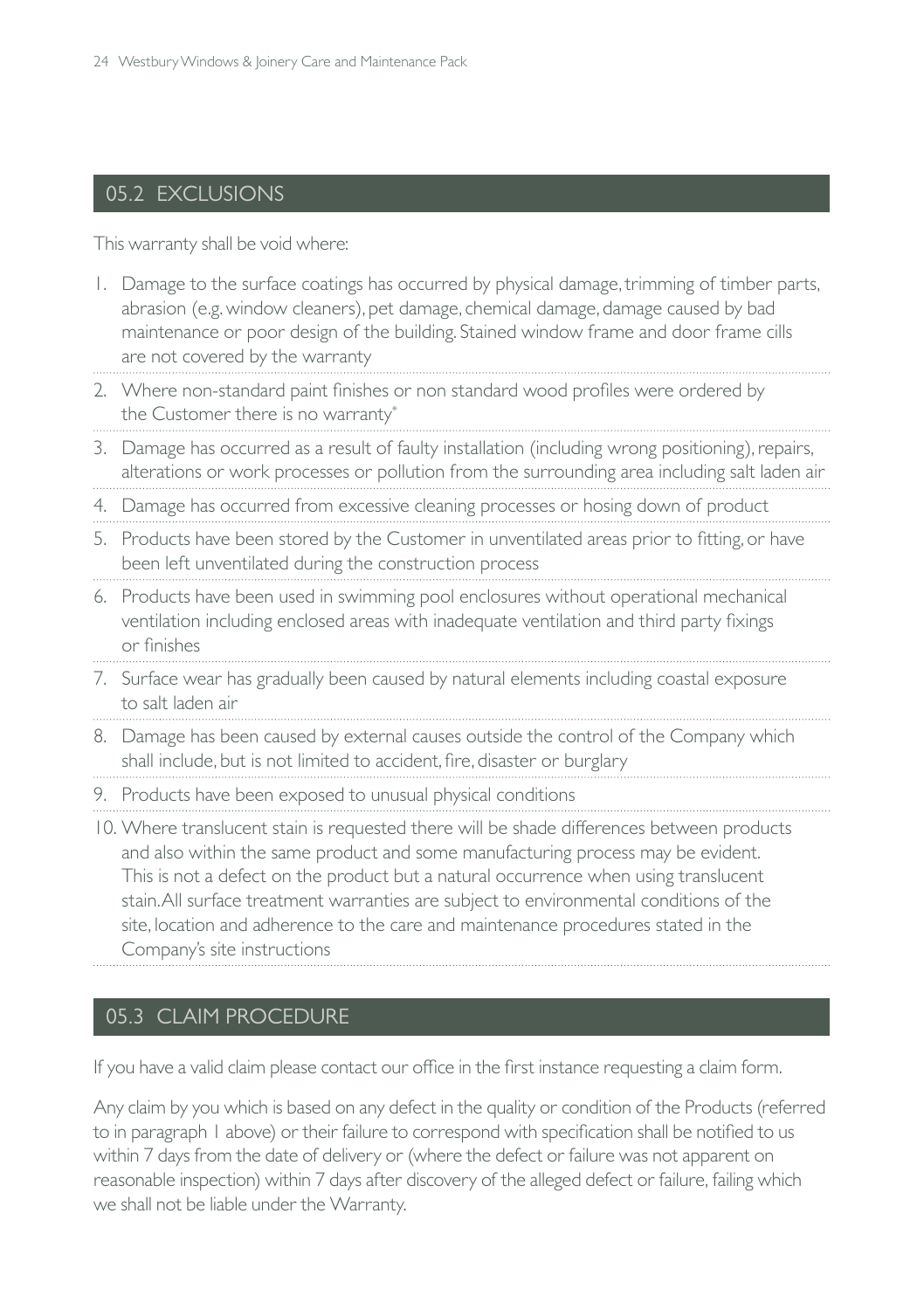#### 05.4 VALIDATION

If necessary it rests with the Customer to substantiate the date of despatch of products from the Company, proof of purchase and provide maintenance record. Where any valid claim in respect of any of the Products which is based on any defect in the quality or condition of the Products or their failure to meet specification is notified to us, our sole liability shall be to repair the Products or replace the Products (or the part in question) free of charge at our sole discretion, or refund you the price of the Products (or a proportionate part of the price).

#### 05.5 LEGAL INFORMATION

Your attention is also drawn to the provisions of the Warranty set out in the Company's Standard Conditions of Sale (and below).

The Company shall be under no obligation to offer a Warranty or be under any liability whatsoever:-

- 1. in respect of any defect in the Products (referred to in paragraph 1 above) arising from any drawing, design or specification supplied by you
- 2. in respect of any defect arising from fair wear and tear, wilful damage, negligence, abnormal working conditions, failure to follow our instructions (whether oral or in writing), misuse or alteration or repair of the Products (referred to in paragraph 1 above) without our approval or improper or inadequate maintenance by you
- 3. if the total price for the Products has not been paid for and any monies are owed to the Company by the Customer

The Company shall not be liable under the Product Warranty if the Customer permits persons other than the Company's authorised representatives to effect any replacement of parts, maintenance adjustments or repairs to the Products.

The Company shall not be liable for incidental, indirect or consequential damages of any kind.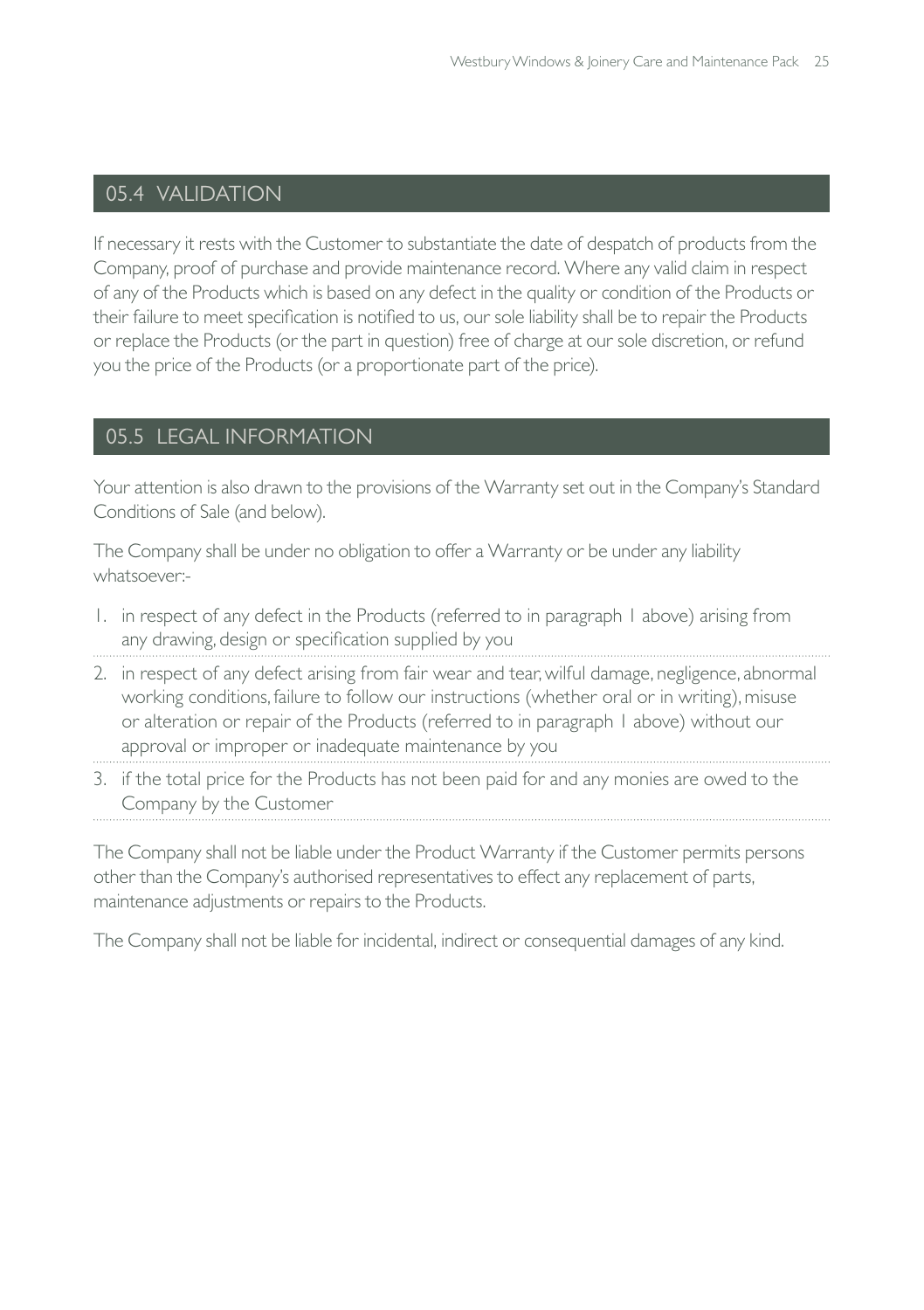

#### **MATERIAL SAFETY DATA SHEET**

Date: 2008/02/28 Previous date:

#### IDENTIFICATION OF THE CHEMICAL AND OF THE MANUFACTURER, IMPORTER OR OTHER UNDERTAKING  $\overline{1}$  $\overline{1.1}$ AQUATOP 2600 Trade name

| 1.2 | Use of the chemical<br>See product description |                                             |
|-----|------------------------------------------------|---------------------------------------------|
| 1.3 | Manufacturer, Importer, other undertaking      | <b>TEKNOS UK Ltd.</b>                       |
|     | <b>Address</b>                                 | Unit E1, Heath Farm, Banbury Road           |
|     | Post code and post office                      | Swerford, Oxfordshire OX7 4BN               |
|     | Telephone number                               | 01608 683494                                |
|     | Telefax                                        | 01608 683487                                |
|     | E-mail                                         | sales@teknos.co.uk                          |
|     | Information on foreign manufacturer            | TEKNOS A/S, Industrivej 19, DK-6580 Vamdrup |
| 1.4 | Emergency telephone<br>Manufacturer            | 01608 683494 (material safety data sheets)  |
| ゥ   | HAZARDS IDENTIFICATION                         |                                             |

#### $\overline{\phantom{a}3}$ **COMPOSITION AND INFORMATION ON INGREDIENTS**

| 3.1<br><b>Hazardous ingredients</b> |                                   |               |                |             |
|-------------------------------------|-----------------------------------|---------------|----------------|-------------|
| CAS No                              | Name of the ingredient            | Concentration | Warning symbol | R-phrases   |
| Einecs-/Elincs No.                  |                                   |               |                |             |
| 55406-53-6                          | 3-lodo-2-propynyl-butyl carbamate | 5%            | $N-X-Xn$       | 20-22-41-50 |
| 259-627-5                           |                                   |               |                |             |
| 112-34-5                            | 2-(2-butoxyethoxy)ethanol         | < 0.5%        | Xi             | 36          |
| 203-981-6                           |                                   |               |                |             |
| 111-90-0                            | Ethyldiglycol                     | $1 - 2.5%$    | Xi             | 36          |
| 203-919-7                           |                                   |               |                |             |
| 57-55-6                             | Propylene glycol                  | < 0.25%       |                |             |
| 200-338-0                           |                                   |               |                |             |
| 60207-90-1                          | Propiconazole                     | 11%           | $N-Xi-Xn$      | 22-43-50-53 |
| 262-104-4                           |                                   |               |                |             |
| 400-830-7                           | Hydroxyphenylbenzotriazol         | 15%           | $N-Xi$         | 43-51-53    |
|                                     |                                   |               |                |             |
|                                     |                                   |               |                |             |

3.1.7 Other information

9....<br>
T+ = Very loxic, T = Toxic, C = Corrosive, Xn = Harmful, Xi = Irritant, O = Oxidizing, F+ = Extremely flammable, F = Highly flammable,<br>
N = Dangerous for the environment, Mut = Mutagenic, Carc = Carcinogenic, Rep =

| $\boldsymbol{4}$ | <b>FIRST AID MEASURES</b>                      |                                                                                                                                                                                                                                                                                                                                                                                                                 |  |
|------------------|------------------------------------------------|-----------------------------------------------------------------------------------------------------------------------------------------------------------------------------------------------------------------------------------------------------------------------------------------------------------------------------------------------------------------------------------------------------------------|--|
| 4.1              | <b>Special instructions</b>                    | In all cases of doubt, or when symptoms persist, seek medical attention. Never give anything by mouth to an<br>unconscious person. If unconscious place in recovery position and seek medical advice.                                                                                                                                                                                                           |  |
| 4.2              | Inhalation                                     | Remove person exposed to excessive solvent concentrations to fresh air, keep patient warm and at rest.                                                                                                                                                                                                                                                                                                          |  |
| 4.3              | Skin contact                                   | If breathing is irregular, give artificial respiration or oxygen. Give nothing by mouth. If unconscious, place in the<br>recovery position and seek medical advice.<br>Contact lenses should be removed, Irrigate copiously with clean, fresh water for at least 10 minutes, holding the<br>eyelids apart, and seek medical advice.                                                                             |  |
| 4.4              | Eye contact                                    | Remove contaminated clothing. Wash skin thoroughly with soap and water or use a proprietary skin cleaner.<br>Apply skin cream. Do NOT use solvents or thinners.                                                                                                                                                                                                                                                 |  |
| 4.5              | Ingestion                                      | Do NOT induce vomiting. If accidentally swallowed obtain immediate medical attention. Keep at rest. Drink water<br>or milk.                                                                                                                                                                                                                                                                                     |  |
| 5                | <b>FIRE FIGHTING MEASURES</b>                  |                                                                                                                                                                                                                                                                                                                                                                                                                 |  |
| 5.1              | Suitable extinguish media                      | The product is not flammable.                                                                                                                                                                                                                                                                                                                                                                                   |  |
| 5.2              | Extinguishing media                            |                                                                                                                                                                                                                                                                                                                                                                                                                 |  |
|                  | which must not be used                         |                                                                                                                                                                                                                                                                                                                                                                                                                 |  |
| 5.3              | for safety reasons<br>Special exposure hazards |                                                                                                                                                                                                                                                                                                                                                                                                                 |  |
|                  | in a fire                                      |                                                                                                                                                                                                                                                                                                                                                                                                                 |  |
| 6                | <b>ACCIDENTAL RELEASE MEASURES</b>             |                                                                                                                                                                                                                                                                                                                                                                                                                 |  |
| 6.1              | <b>Personal precautions</b>                    | Avoid breathing vapours. Refer to protective measures listed in section 7 and 8. Contain and collect spillage with<br>non-combustible absorbent materials, e.g. sand, earth, vermiculite, diatomaceous earth and place in container for<br>disposal according to local regulations (see section 13). Do not allow to enter drains or watercourses. Clean<br>preferably with a detergent; avoid use of solvents. |  |
| 6.2              | Environmental<br>precautions                   | If the product contaminates lakes, rivers or sewage, inform appropriate authorities in accordance with local<br>regulations.                                                                                                                                                                                                                                                                                    |  |
| 6.3              | Methods for cleaning up                        | Clean preferably with a detergent; avoid use of solvent. Collect spillage with sand or other absorbent material,<br>Sweep up small amounts with e.g. waste colton wetted with solvent. Gather waste for destruction as hazardous<br>waste. Wash contaminated area with alkaline washing agent.                                                                                                                  |  |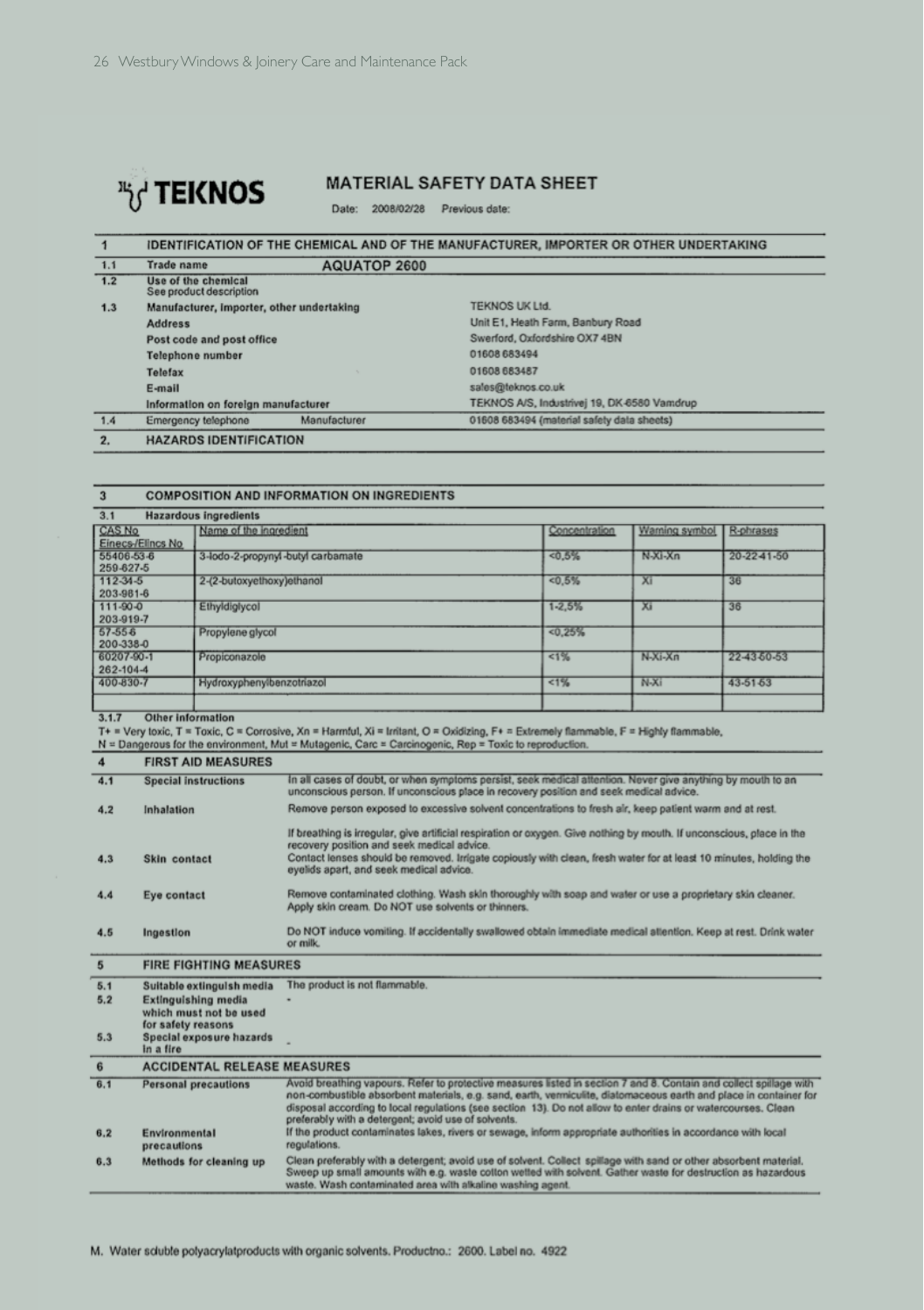| $\overline{7}$ | <b>HANDLING AND STORAGE</b>                |                                                                                                                                                                                                                                                                                                                                                                                                                                                                                      |  |
|----------------|--------------------------------------------|--------------------------------------------------------------------------------------------------------------------------------------------------------------------------------------------------------------------------------------------------------------------------------------------------------------------------------------------------------------------------------------------------------------------------------------------------------------------------------------|--|
| 7.1            | Handling                                   | Avoid skin and eye contact. Avoid inhalation of vapour and spray mist. Smoking, eating and drinking should be<br>prohibited in areas of storage and use. For personal protection, see section 8. Always keep in containers made of<br>the same material as the supply container.                                                                                                                                                                                                     |  |
| 7.2            | Storage                                    |                                                                                                                                                                                                                                                                                                                                                                                                                                                                                      |  |
|                |                                            | Observe the label precautions. Store between 5 and 25 degree C in a dry, well-ventilated place away from<br>sources of heat, ignition and direct sunlight. No smoking. Prevent unauthorised access. Containers, which are<br>opened should be carefully resealed and kept upright to prevent leakage. Keep away from sources of ignition.<br>Keep away from oxidizing agents, from strongly alkaline and strongly acid materials. Follow national legislation<br>concerning storage. |  |
| R              |                                            | <b>EXPOSURE CONTROLS/PERSONAL PROTECTION</b>                                                                                                                                                                                                                                                                                                                                                                                                                                         |  |
| 8, 1, 1        | <b>OEL values</b>                          |                                                                                                                                                                                                                                                                                                                                                                                                                                                                                      |  |
|                |                                            |                                                                                                                                                                                                                                                                                                                                                                                                                                                                                      |  |
|                | Propane-1,2-diol (vapour and particulates) | mg/m3<br>ppm<br>150,0<br>474.0                                                                                                                                                                                                                                                                                                                                                                                                                                                       |  |
|                |                                            | $1.0*$                                                                                                                                                                                                                                                                                                                                                                                                                                                                               |  |
|                | Hydroxyphenylbenzotriazol                  |                                                                                                                                                                                                                                                                                                                                                                                                                                                                                      |  |
| 8.1.2          | <b>Other limit values</b>                  | OELs are taken from the current version concerning exposure limits, except those marked *, which are assigned<br>by the supplier of the substance.                                                                                                                                                                                                                                                                                                                                   |  |
| 8.2            | <b>Exposure controls</b>                   |                                                                                                                                                                                                                                                                                                                                                                                                                                                                                      |  |
| B.2.1          | Occupational exposure                      | The workers must be instructed thoroughly.                                                                                                                                                                                                                                                                                                                                                                                                                                           |  |
|                | controls                                   | Provide adequate ventilation. Where reasonably practicable this should be achieved by the use of local exhaust<br>ventilation and good general extraction. If these are not sufficient to maintain concentrations of particulates<br>and/or solvent vapours below the relevant occupational exposure limits, suitable respiratory protective equipment<br>should be worn. (See "Personal protection" below).                                                                         |  |
| 8.2.1.1        | <b>Respiratory protection</b>              | If working areas have insufficient ventilation, wear half or totally covering mask equipped with gas filter of type A<br>(brown), when grinding with particle filter of type P2. When spraying wear combined filter AP. In continuous and<br>prolonged work isolating protection (e.g. hood with supply of fresh or compressed air) or motor-driven fan<br>protection is recommended.                                                                                                |  |
|                | 8.2.1.2 Hand protection                    | Use nitril or butyl rubber gloves or 4 H, if the product comes into contact with the skin. Change gloves<br>immediately when first signs of decomposition appear. Always contact the supplier of gloves for information on<br>the breakthrough time and for recommendation of the best glove to the actual word situation.                                                                                                                                                           |  |
|                | 8.2.1.3 Eye protection                     | Use safety eyewear designed to protect against splash of liquids.                                                                                                                                                                                                                                                                                                                                                                                                                    |  |
|                | 8.2.1.4 Skin protection                    | Personnel should wear anti-static clothing made of natrual fibre or of high temperature resistent synthetic fibre.                                                                                                                                                                                                                                                                                                                                                                   |  |
| $\mathbf{Q}$   | PHYSICAL AND CHEMICAL PROPERTIES           |                                                                                                                                                                                                                                                                                                                                                                                                                                                                                      |  |
| 9.1            | Physical state, colour,<br>odour           | Liquid, coloured, with mild odour                                                                                                                                                                                                                                                                                                                                                                                                                                                    |  |
| 9.2<br>9.3     | pН                                         |                                                                                                                                                                                                                                                                                                                                                                                                                                                                                      |  |
| 9.4            | Flash point<br>Explosion limits (vol%):    | Approx. >55 °C                                                                                                                                                                                                                                                                                                                                                                                                                                                                       |  |
| 9.5            | Relative density (kg/l)                    | $1, 0-1, 3$                                                                                                                                                                                                                                                                                                                                                                                                                                                                          |  |
| 9.6            | <b>VOC</b>                                 | App. 37 g1                                                                                                                                                                                                                                                                                                                                                                                                                                                                           |  |
| 9.7            |                                            | App. 5                                                                                                                                                                                                                                                                                                                                                                                                                                                                               |  |
| 9.8            | Weight% organic solvents<br>Weight% water  | App. 53                                                                                                                                                                                                                                                                                                                                                                                                                                                                              |  |
|                |                                            |                                                                                                                                                                                                                                                                                                                                                                                                                                                                                      |  |
| 10             | <b>STABILITY AND REACTIVITY</b>            |                                                                                                                                                                                                                                                                                                                                                                                                                                                                                      |  |
| 10.1           | <b>Conditions to avoid</b>                 | Stable under the recommended storage and handling conditions (see Section 7). When exposed to high<br>temperatures may produce hazardous decomposition products.                                                                                                                                                                                                                                                                                                                     |  |
| 10.2           | Materials to avoid                         | Keep away from oxidising agents, strongly alkaline and strongly acid materials to avoid the possibility of<br>exothermic reaction.                                                                                                                                                                                                                                                                                                                                                   |  |
| 10.3           | Hazardous decomposition<br>products        | When exposed to high temperatures may produce hazardous decomposition products such as carbon<br>monooxide, smoke, or oxides of nitrogen.                                                                                                                                                                                                                                                                                                                                            |  |
| 11             | <b>TOXICOLOGICAL INFORMATION</b>           |                                                                                                                                                                                                                                                                                                                                                                                                                                                                                      |  |
| 11.1           | Inhalation                                 | Exposure to solvent vapours in concentrations exceeding the occupational exposure limit values may cause                                                                                                                                                                                                                                                                                                                                                                             |  |
|                |                                            | adverse effects such as irritation of the respiratory system and mucous membranes, and may also cause<br>adverse effects on kidneys, liver and the central nervous system. Symptoms of this may be headache, nausea,<br>fatigue, drowsiness and in extreme cases unconsciousness.                                                                                                                                                                                                    |  |
| 11.2           | Skin contact                               | Repeated and prolonged contact with the product may cause removal of natural fat from the skin and may cause<br>non-allergic contact dermatitis.<br>Acrylate components have irritant properties. Profonged or repeated contact with the skin or mucous membrane<br>may result in irritant symptoms such as redness, blistering or dermatitis. Onset of symptoms may be delayed.<br>Cases of allergic skin reaction have been observed                                               |  |
| 11.3           | Eye contact                                | Splashes in the eye may cause irritation and reversible damage.                                                                                                                                                                                                                                                                                                                                                                                                                      |  |
| 11.4<br>11.5   | Ingestion<br>Other Information             | Ingestion may cause vomiting, stomach pains and otherwise same symptoms as by inhalation of fumes.<br>There is no data available on the product itself.                                                                                                                                                                                                                                                                                                                              |  |
|                |                                            |                                                                                                                                                                                                                                                                                                                                                                                                                                                                                      |  |
| 12             | <b>ECOLOGICAL INFORMATION</b>              |                                                                                                                                                                                                                                                                                                                                                                                                                                                                                      |  |
| 12.1           | Ecotoxicity                                | There is no information available on the ecoloxicity of the product as such.                                                                                                                                                                                                                                                                                                                                                                                                         |  |
| 12.2           | Environmental<br>classification            | The product has not been classified as dangerous for the environment, but it contains a component/components<br>that is/are classified as dangerous for the environment. See paragraph 3 for detailed information.<br>Paint products must be handled carefully and they may not be allowed to enter drains, watercourses or soil.                                                                                                                                                    |  |

 $\overline{L}$ 

 $($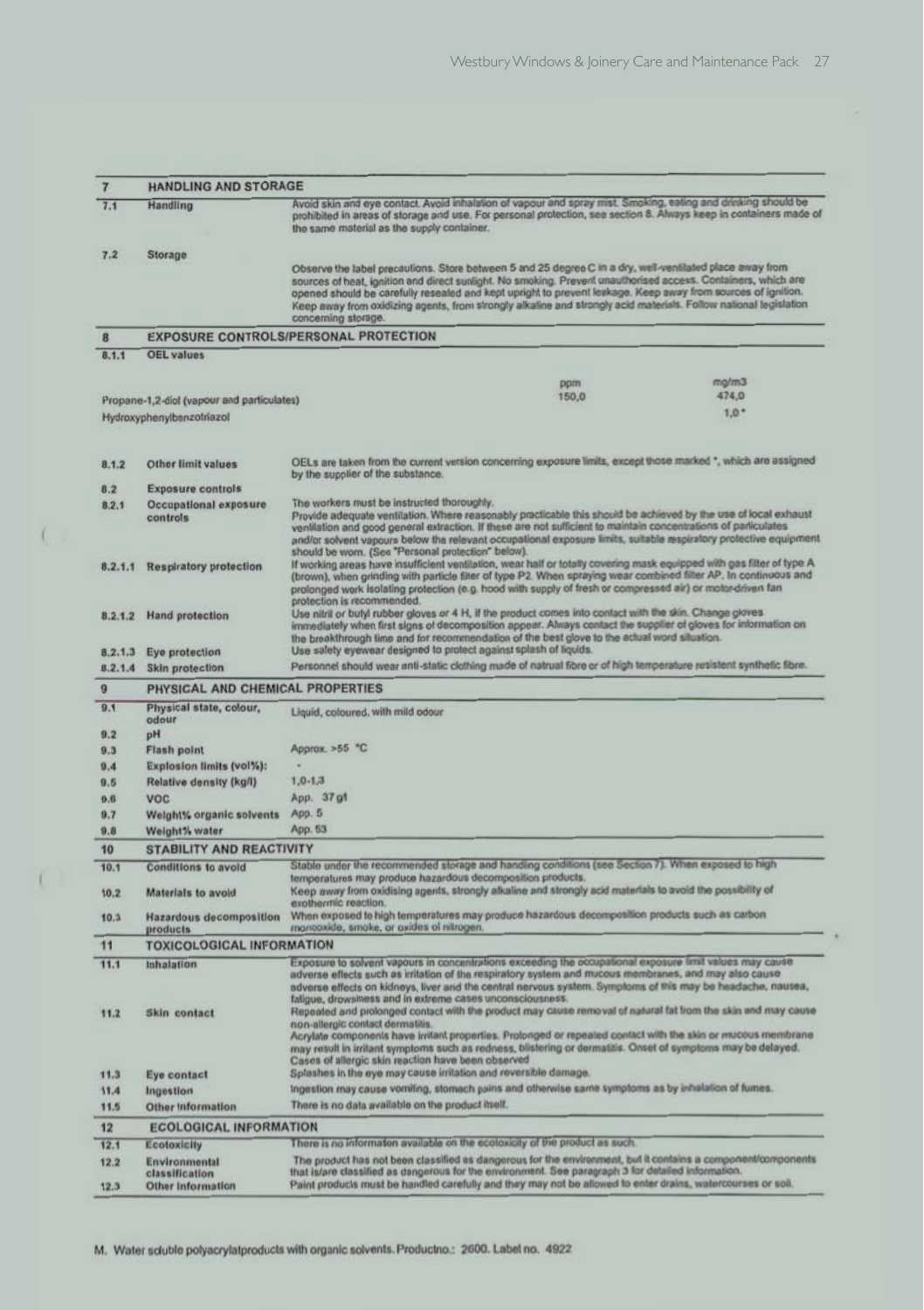$\bar{t}$ 

| 13               | <b>DISPOSAL CONSIDERATIONS</b>                                                                         |                                                                                                                                                                                                                                                                                                                                                                                                                                                                                                  |  |
|------------------|--------------------------------------------------------------------------------------------------------|--------------------------------------------------------------------------------------------------------------------------------------------------------------------------------------------------------------------------------------------------------------------------------------------------------------------------------------------------------------------------------------------------------------------------------------------------------------------------------------------------|--|
| 13.1             | Disposal                                                                                               | The waste is collected and disposed in accordance with local regulations. Liquid waste must be transported to<br>facilities for collecting hazardous waste or to other similar place to be disposed as hazardous waste. Solvent-<br>free, hardened paint and painting waste can usually be taken to a public dumping area. Empty, dry paint<br>containers can usually be taken to public dumping areas or to collection centres for metallic paint packages.<br>EWC (European Waste Code):080112 |  |
| 13.2             | <b>Emptying of steel</b><br>containers                                                                 | Metal containers that are taken to recycling must be brush dry/empty, which means that they must not contain<br>wet paint. The bottom of the containers must be perforaled to ensure that the containers are ventilated.                                                                                                                                                                                                                                                                         |  |
| 13.3             | Other information                                                                                      |                                                                                                                                                                                                                                                                                                                                                                                                                                                                                                  |  |
| 14               | <b>TRANSPORT INFORMATION</b>                                                                           |                                                                                                                                                                                                                                                                                                                                                                                                                                                                                                  |  |
| 14.1             | <b>UN</b> number                                                                                       |                                                                                                                                                                                                                                                                                                                                                                                                                                                                                                  |  |
| 14.2             | Packing group                                                                                          |                                                                                                                                                                                                                                                                                                                                                                                                                                                                                                  |  |
| 14.3             | Land transport                                                                                         |                                                                                                                                                                                                                                                                                                                                                                                                                                                                                                  |  |
| 14.3.1           | <b>Transport class</b>                                                                                 |                                                                                                                                                                                                                                                                                                                                                                                                                                                                                                  |  |
| 14.3.2           | Name according to bill<br>of freight                                                                   |                                                                                                                                                                                                                                                                                                                                                                                                                                                                                                  |  |
| 14.3.3           | <b>Other information</b>                                                                               |                                                                                                                                                                                                                                                                                                                                                                                                                                                                                                  |  |
| 14.4             | Sea transport                                                                                          |                                                                                                                                                                                                                                                                                                                                                                                                                                                                                                  |  |
| 14.4.1<br>14.4.2 | <b>IMDG</b> class                                                                                      |                                                                                                                                                                                                                                                                                                                                                                                                                                                                                                  |  |
| 14, 4, 3         | Correct technical name<br>Marine pollutant                                                             |                                                                                                                                                                                                                                                                                                                                                                                                                                                                                                  |  |
| 14.4.4           | <b>EmS</b> number                                                                                      |                                                                                                                                                                                                                                                                                                                                                                                                                                                                                                  |  |
| 14.4.5           | Other information                                                                                      |                                                                                                                                                                                                                                                                                                                                                                                                                                                                                                  |  |
| 15               | <b>REGULATORY INFORMATION</b>                                                                          |                                                                                                                                                                                                                                                                                                                                                                                                                                                                                                  |  |
| 15.1             | Information on the                                                                                     |                                                                                                                                                                                                                                                                                                                                                                                                                                                                                                  |  |
| 15.2             | warning label<br>Letter code of the warning<br>symbol and indications of<br>danger for the preparation |                                                                                                                                                                                                                                                                                                                                                                                                                                                                                                  |  |
| 15.1.2           | Contains:                                                                                              |                                                                                                                                                                                                                                                                                                                                                                                                                                                                                                  |  |
| 15.1.3           | R phrases                                                                                              |                                                                                                                                                                                                                                                                                                                                                                                                                                                                                                  |  |
| 15.1.4           | S phrases                                                                                              | S23: Do not breathe vapour and spray. S51: Use only in well-ventilated areas.                                                                                                                                                                                                                                                                                                                                                                                                                    |  |
| 15.1.5           | <b>Special phrases</b>                                                                                 |                                                                                                                                                                                                                                                                                                                                                                                                                                                                                                  |  |
| 15.2             | <b>National regulations</b>                                                                            |                                                                                                                                                                                                                                                                                                                                                                                                                                                                                                  |  |
| 15.3             | Label no.                                                                                              | 4922                                                                                                                                                                                                                                                                                                                                                                                                                                                                                             |  |
| 16               | <b>Other Information</b>                                                                               |                                                                                                                                                                                                                                                                                                                                                                                                                                                                                                  |  |
| 16.1             | R phrases from section 3                                                                               | R20: Harmful by inhalation. R22: Harmful if swallowed. R36: Irritating to eyes. R41: Risk of serious damage to<br>eyes, R43: May cause sensitization by skin contact. R50: Very toxic to aquatic organisms. R51: Toxic to aquatic<br>organisms. R53: May cause long-term adverse effects in the aquatic environment.                                                                                                                                                                             |  |
| 16.2             | <b>Training advice</b>                                                                                 |                                                                                                                                                                                                                                                                                                                                                                                                                                                                                                  |  |
| 16.3             | <b>Restrictions on use</b>                                                                             | Detailed instructions for use are given on the label or in the data sheet of the product.                                                                                                                                                                                                                                                                                                                                                                                                        |  |
| 16.4             | <b>Further Information</b>                                                                             | TEKNOS A/S/laboratory (material safety data sheet), tel. +45 76939400<br>The information contained in this safety data sheet is based on the present state of knowledge and current<br>national legislation. It provides guidance on health, safety and environmental aspects of the product and should<br>not be construed as any guarantee of technical performance or suitability for particular applicati ons.                                                                               |  |
| 16.5             | Information which has<br>been added, deleted or<br>revised                                             |                                                                                                                                                                                                                                                                                                                                                                                                                                                                                                  |  |